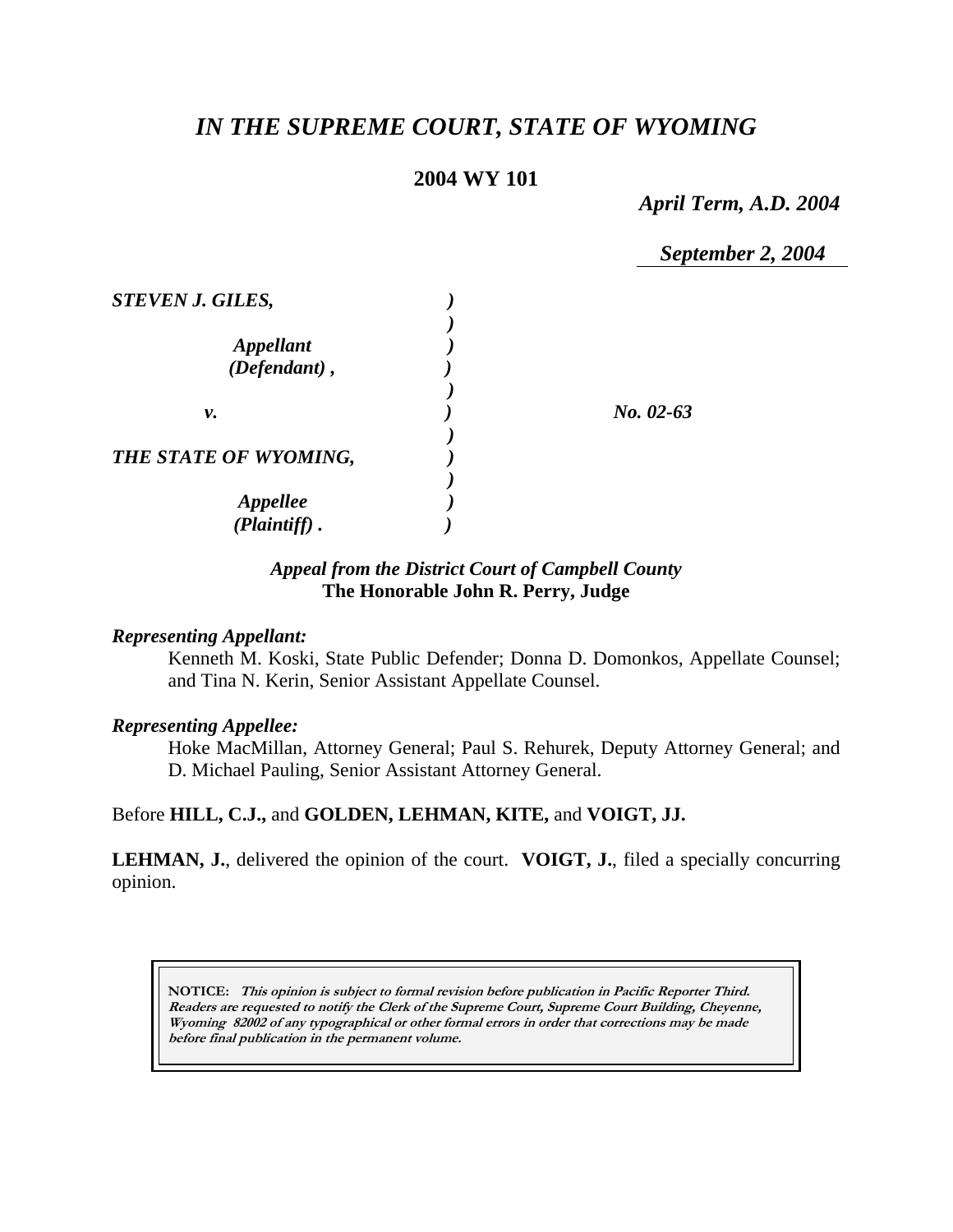#### **LEHMAN, Justice.**

[¶1] After trial, a jury convicted appellant Steven J. Giles (Giles) of immodest, immoral, or indecent liberties with a child in violation of Wyo. Stat. Ann. § 14-3-105 (LexisNexis  $2003$ ).<sup>1</sup> Giles challenges the constitutionality of that statute. After careful study, we reject Giles' challenges. Nevertheless, because the jury was not adequately instructed, we reverse and remand.

### *ISSUES*

[¶2] Giles initially set forth the issues on appeal as:

I. Whether there was insufficient evidence to convict appellant, given the manner in which the jury was instructed[.]

II. Whether the trial court erred in refusing appellant's requested instructions concerning consent and "totality of the circumstances"[.]

After this court requested additional briefing to address constitutional issues concerning § 14-3-105, Giles supplemented the issues on appeal to include:

I. Is W.S. § 14-3-105 unconstitutional as it is facially vague?

II. Is W.S. § 14-3-105 unconstitutional as applied in appellant's case?

. . .

<sup>&</sup>lt;sup>1</sup> Wyo. Stat. Ann. § 14-3-105 (LexisNexis 2003), in applicable part, provides:

<sup>(</sup>a) Except under circumstance constituting sexual assault in the first, second or third degree as defined by W.S. 6-2-302 through 6-2-304, any person knowingly taking immodest, immoral or indecent liberties with any child or knowingly causing or encouraging any child to cause or encourage another child to commit with him any immoral or indecent act is guilty of a felony. Except as provided by subsection (b) of this section, a person convicted under this section shall be fined not less than one hundred dollars (\$100.00) nor more than one thousand dollars (\$1,000.00) or imprisoned in the penitentiary not more than ten (10) years, or both.

<sup>(</sup>c) As used in this section, "child" means a person under the age of eighteen (18) years.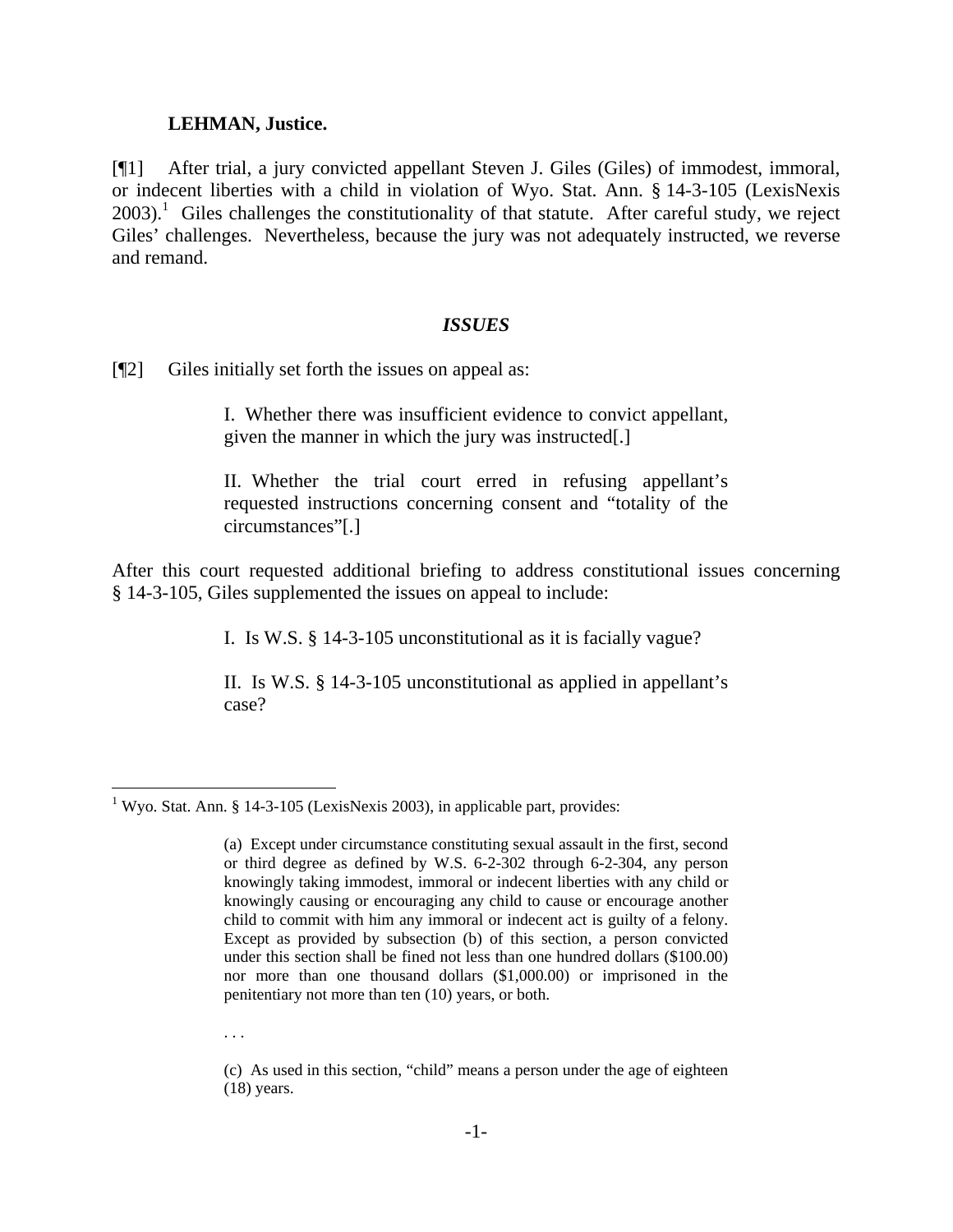# *FACTS*

[¶3] Early in the morning of April 3, 2001, a 13-year-old girlfriend of MB (the subject minor in this case) rented the bridal suite at the Clarion Inn in Gillette, Wyoming. Giles, along with several other friends, accompanied the girl to the motel. April 3 was a school day and, just before school was about to begin, Giles and others left the motel and picked up MB at the bus stop where she waited to board the school bus to junior high school.

[¶4] Arriving back at the motel, MB and other members of the group smoked marijuana and used methamphetamine. After a time, Giles and MB retired to a bedroom in the suite. MB was 14 years of age at the time, having been born March 19, 1987; Giles had just turned 18 days earlier, having been born on March 29, 1983. MB considered Giles her boyfriend because they had been seeing each other since October of 2000 and had had sexual intercourse on one previous occasion. On this day, Giles and MB had sexual intercourse twice. While still in the bedroom, a phone call came up to the room from a member of the motel staff warning the group that the police were there. Giles and MB hurriedly got dressed and attempted to leave the room. However, the police arrived before this could be accomplished and detained Giles, MB, and other members of the group. Upon questioning by the police, Giles admitted using marijuana and methamphetamine at the motel and admitted having sexual intercourse with MB on two occasions in the bedroom of the suite.

[¶5] At trial, MB testified that during her first uncharged sexual encounter with Giles, the group smoked marijuana, she kissed Giles, and then had sex with him. This activity was not at the urging of Giles, and there was no discussion of their respective ages. MB further testified that between this first encounter and the incident at issue in this case, Giles did not bring up the subject of having intercourse with her again, nor did they have sexual intercourse during this time frame. In fact, MB testified that she did not think Giles was interested in having sex with her. MB also admitted that she had sexual intercourse with another partner, prior to her first encounter with Giles. In addition, MB testified that she did not feel Giles was a lot older than she and that she felt she was more mature than Giles. MB further testified to what transpired at the Clarion Inn on April 3, 2001. These facts were not contested at trial. Rather, Giles' defense counsel admitted that the acts of sexual intercourse had taken place, but argued that these actions were not "immodest," "immoral," or "indecent" liberties. Giles did not testify.

[¶6] At the jury instruction conference, Giles' attorney objected to two jury instructions submitted by the State. The first instruction offered definitions to the jury concerning the words "immoral," "immodest," and "indecent," while the second instruction informed the jury that consent was not a defense to the charge when the victim is less than sixteen years of age. The district court accepted these instructions, and eventually they were given to the jury.

[¶7] Defense counsel offered jury instructions B, C, and E. These instructions were based on *Pierson v. State*, 956 P.2d 1119 (Wyo. 1998), and sought to introduce consent as an issue,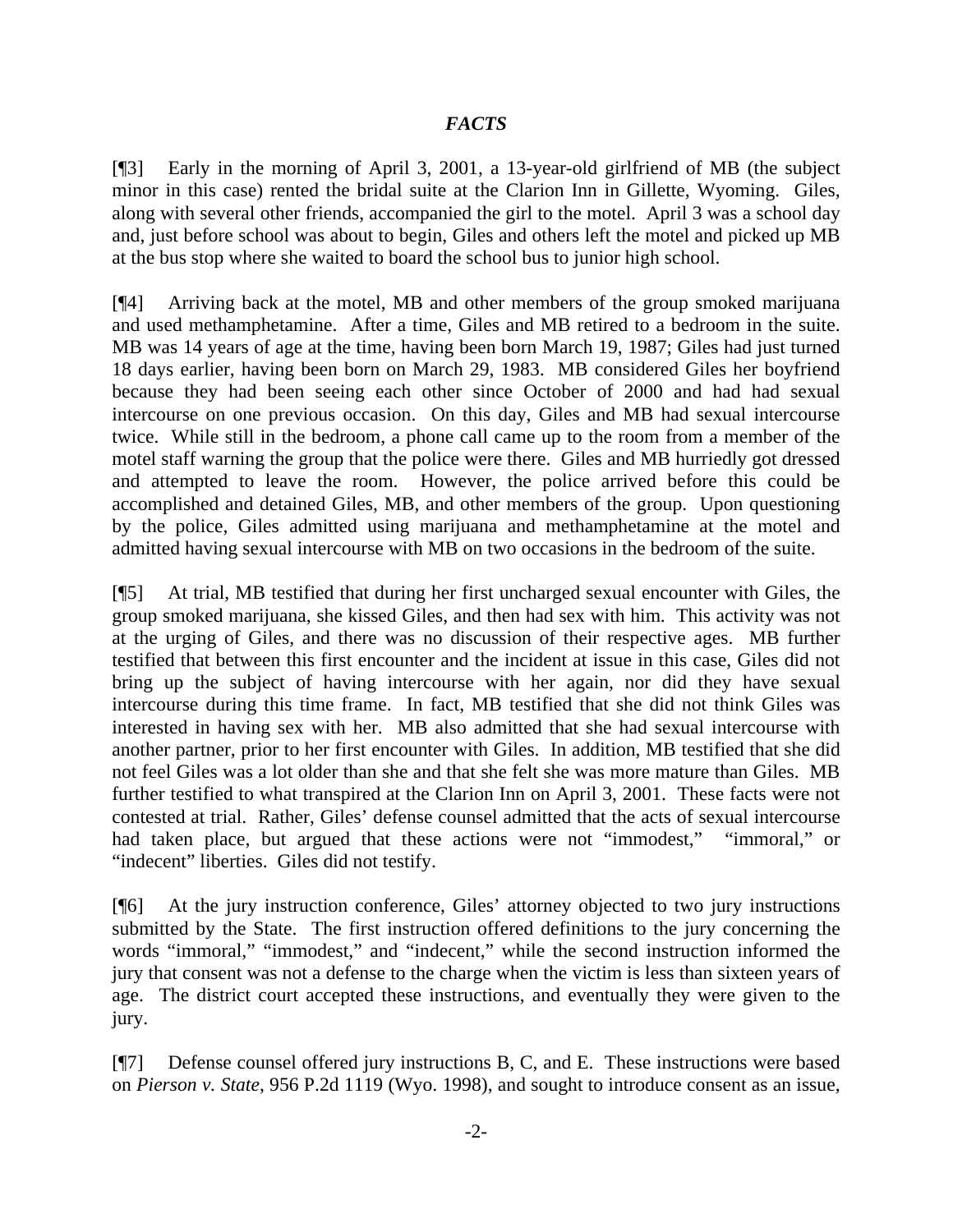despite MB's age, and told the jury to consider the totality of circumstances in deciding whether Giles' conduct amounted to "immoral," "immodest," and "indecent" liberties with a child. The court refused these instructions.

[¶8] During jury deliberations, the jury submitted two questions to the district court. The initial question asked whether a person under sixteen years of age could consent to sexual intercourse. The second question asked, in effect, whether the jury must find that Giles' actions were immodest, immoral, and indecent. In responding to the jury, the district court advised the jury to refer to particular jury instructions already given and told them that the terms "immodest, immoral, or indecent liberties" were in the disjunctive, representing a choice among alternative things. Fifty-eight minutes later, the jury returned a guilty verdict.

[¶9] This case was initially assigned to the expedited docket and considered upon the briefs. Subsequently this court advised the parties that it desired supplemental briefing and oral argument on the constitutionality of Wyo. Stat. Ann. § 14-3-105(a).

# *STANDARD OF REVIEW*

[¶10] We review constitutional issues *de novo*. *Joyner v. State*, 2002 WY 174, ¶7, 58 P.3d 331, ¶7 (Wyo. 2002) (citing *Taylor v. State*, 7 P.3d 15, 19 (Wyo. 2000)). *See also Pope v. State*, 2002 WY 9, ¶14, 38 P.3d 1069, ¶14 (Wyo. 2002). In *Browning v. State*, 2001 WY 93, ¶12, 32 P.3d 1061, ¶12 (Wyo. 2001); *Saiz v. State*, 2001 WY 76, ¶10, 30 P.3d 21, ¶10 (Wyo. 2001); *Campbell v. State*, 999 P.2d 649, 657 (Wyo. 2000); *Scadden v. State*, 732 P.2d 1036, 1041-42 (Wyo. 1987); *Keser v. State*, 706 P.2d 263, 266 (Wyo. 1985); *Sorenson v. State*, 604 P.2d 1031, 1033 (Wyo. 1979); and *Sanchez v. State*, 567 P.2d 270, 274 (Wyo. 1977), we also recognized that there is a strong presumption in favor of the constitutionality of a statute, with all doubt resolved in its favor.

[¶11] However, in *Hobbs v. State*, 757 P.2d 1008, 1011 (Wyo. 1988) (quoting *Britt v. State*, 752 P.2d 426, 428 (Wyo. 1988)), we set forth:

> "The constitutional standard for vagueness of a criminal statute has been defined by this court. 'An ordinance or statute is void for vagueness if it fails to give a person of ordinary sensibility fair notice that the contemplated conduct is forbidden.' *Keser v. State*, Wyo., 706 P.2d 263, 266 (1985), quoted in *Shunn v. State*, Wyo., 742 P.2d 775, 777 (1987). While there is a strong presumption of constitutionality, '[a] statute is unconstitutionally vague when "men of common intelligence must necessarily guess at its meaning and differ as to its application."' *Jenkins v. Werger*, 564 F.Supp. 806 (D.Wyo. 1983), quoted in *Shunn v. State*,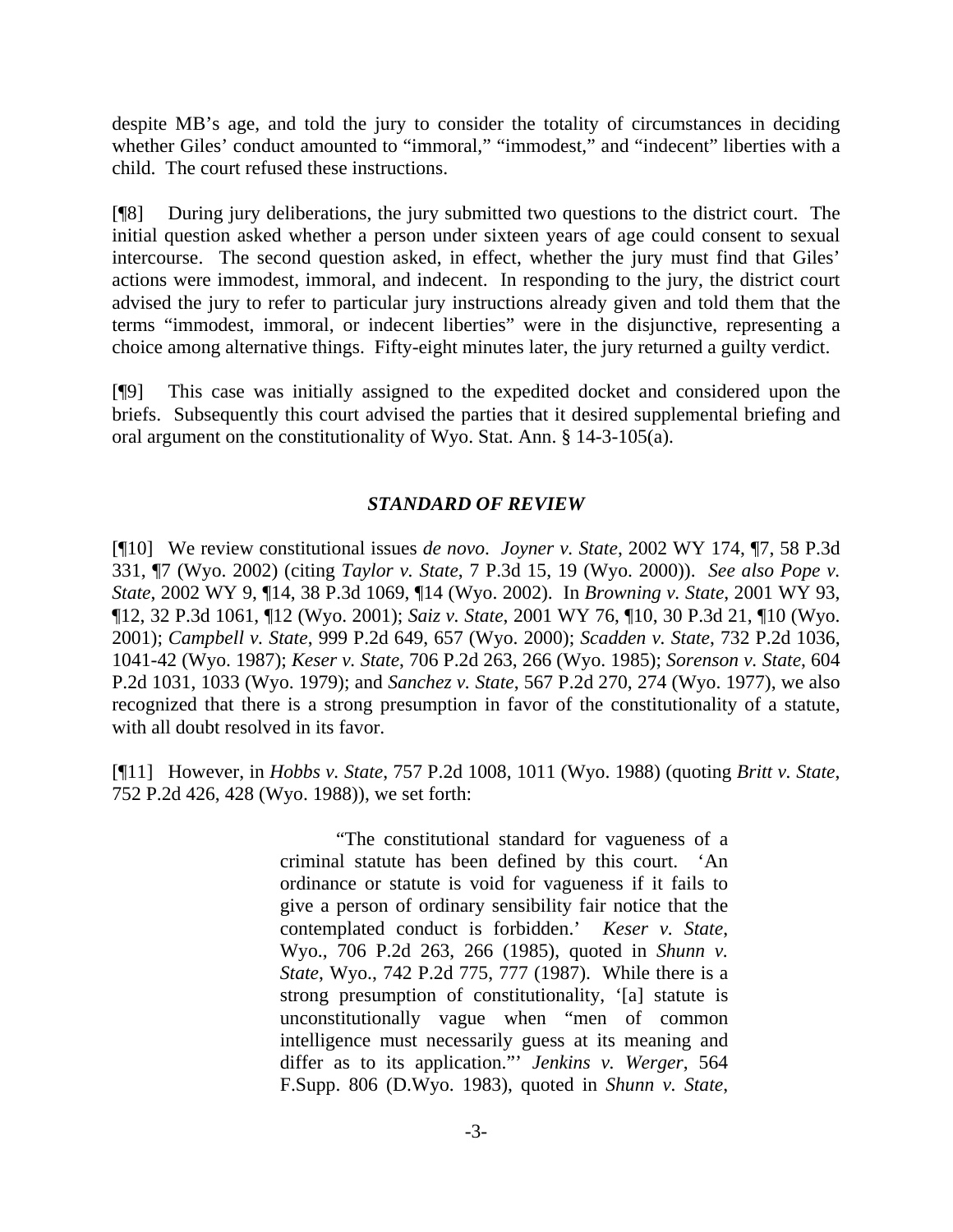supra. '"The underlying principle is that no man shall be held criminally liable for conduct which he could not reasonably understand to be proscribed."' *Keser v. State*, supra, at 265-266 (quoting *United States v. Harriss*, 347 U.S. 612, 74 S.Ct. 808, 812, 98 L.Ed. 989 (1954))." (Citation omitted.)

See also *Shunn v. State*, Wyo., 742 P.2d 775 (1987). The requirement of fair notice is a due process concept. *Armijo v. State*, supra; *Dover v. State*, Wyo., 664 P.2d 536 (1983).

*In accord see Caton v. State*, 709 P.2d 1260, 1270-71 (Wyo. 1985) and *Carfield v. State*, 649 P.2d 865, 870 (Wyo. 1982).

[¶12] Nevertheless, we pointed out in *Sorenson v. State*, at 1033:

[T]his prohibition against excessive vagueness does not invalidate every statute which a reviewing court believes could have been drafted with greater precision. Many statutes will have some inherent vagueness, for "(i)n most English words and phrases there lurk uncertainties." *Robinson v. United States*, 324 U.S. 282, 286, 65 S.Ct. 666, 668, 89 L.Ed. 944 (1945). Even trained lawyers may find it necessary to consult legal dictionaries, treatises, and judicial opinions before they may say with any certainty what some statutes may compel or forbid. Cf. *Nash v. United States*, 229 U.S. 373, 33 S.Ct. 780, 57 L.Ed. 1232 (1913); *United States v. National Dairy Corp.*, 372 U.S. 29, 83 S.Ct. 594, 9 L.Ed.2d 561 (1963). All the Due Process Clause requires is that the law give *sufficient warning that men may conduct themselves so as to avoid that which is forbidden.* (Emphasis supplied and footnote omitted.) *Rose v. Locke*, 423 U.S. 48, 49-50, 96 S.Ct. 243, 244, 46 L.Ed.2d 185 (1975).

and

This Court . . . has consistently held that lack of precision is not itself offensive to the requirements of due process. ". . . [T]he Constitution does not require impossible standards"; all that is required is that the language "*conveys sufficiently definite warning as to the proscribed conduct when measured by common understanding and practices* . . ." *United States v. Petrillo*, 332 U.S. 1, 7-8, 67 S.Ct. 1538, 1542, 91 L.Ed. 1877. (Emphasis supplied.) *Roth v. United States*, 354 U.S. 476, 491, 77 S.Ct. 1304, 1312, 1 L.Ed.2d 1498 (1957).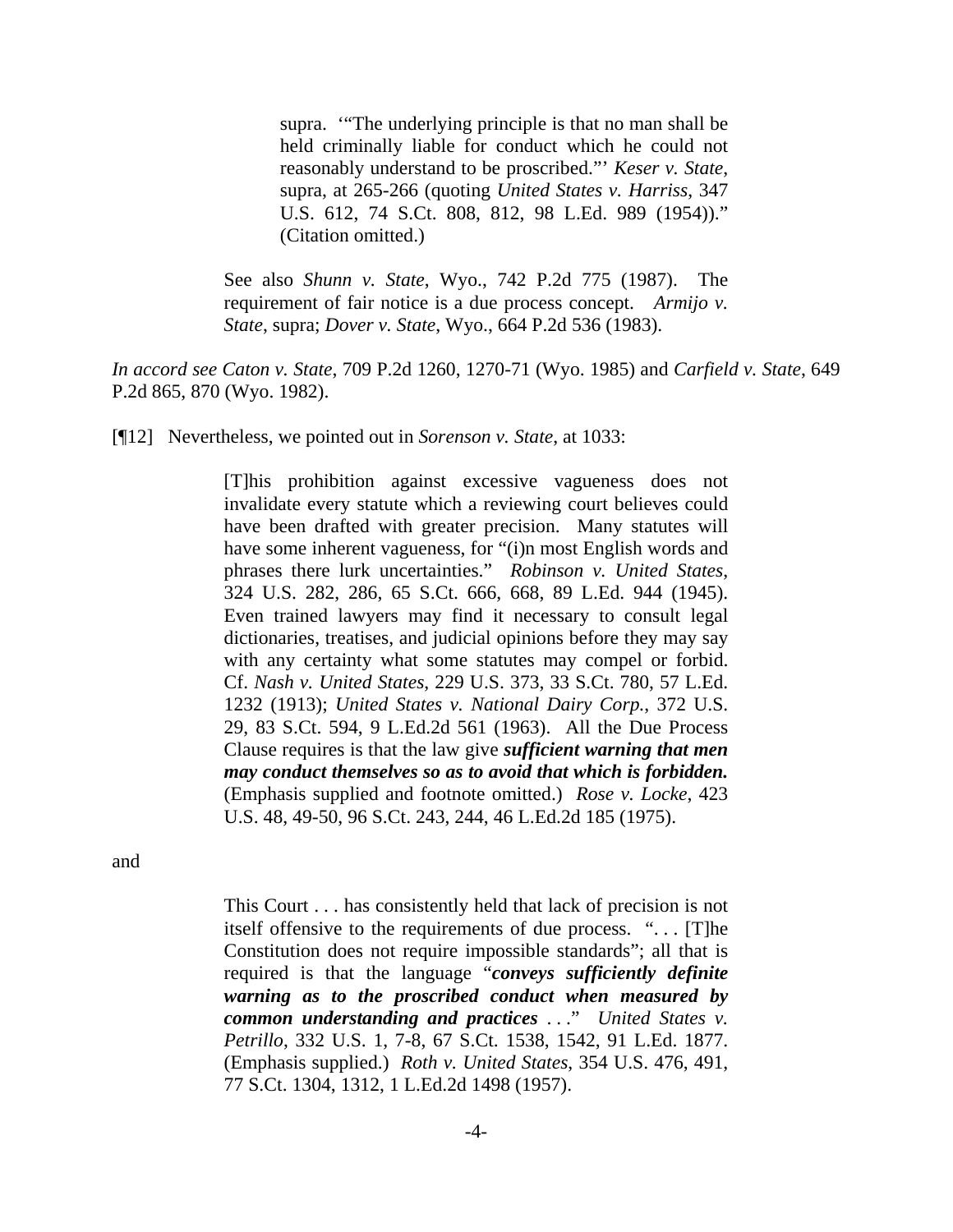[¶13] We have also consistently held that "when evaluating a statute to determine whether it provides sufficient notice, we must again consider not only the statutory language but also any prior court decisions which have placed a limiting construction on the statute or have applied it to specific conduct." *Griego v. State*, 761 P.2d 973, 976 (Wyo. 1988) (citing *Ward v. Illinois*, 431 U.S. 767, 97 S.Ct. 2085, 52 L.Ed.2d 738 (1977); *Rose v. Locke*, 423 U.S. 48, 96 S.Ct. 243, 46 L.Ed.2d 185 (1975); *Wainwright v. Stone*, 414 U.S. 21, 94 S.Ct. 190, 38 L.Ed.2d 179 (1973); *Winters v. New York*, 333 U.S. 507, 68 S.Ct. 665, 92 L.Ed. 840 (1948)). Further, we have recognized that "[i]f the statute has been previously applied to conduct identical to that of appellant, he cannot complain that notice was lacking." *Id.* (citing *Schwartzmiller v. Gardner*, 752 F.2d 1341, 1348-49 (9th Cir. 1984) and *Rose v. Locke*).

[¶14] In addition, it is well established that a trial court has a duty to instruct a jury on the general principles of law applicable to the case at issue. A trial court is given wide latitude in instructing the jury and, as long as the instructions correctly state the law and the entire charge covers the relevant issue, reversible error will not be found. Instructions must be considered as a whole, and individual instructions, or parts of them, should not be singled out and considered in isolation. *Black v. State*, 2002 WY 72, ¶5, 46 P.3d 298, ¶5 (Wyo. 2002) (citing *Ogden v. State*, 2001 WY 109, ¶8, 34 P.3d 271, ¶8 (Wyo. 2001); *Coburn v. State*, 2001 WY 30, ¶9, 20 P.3d 518, ¶9 (Wyo. 2001); *Merchant v. State*, 4 P.3d 184, 190 (Wyo. 2000)). Prejudice will be determined to exist only where an appellant demonstrates that the instruction given confused or misled the jury with respect to the proper principles of law. *Black v. State*, at ¶6 (citing *Lane v. State*, 12 P.3d 1057, 1061 (Wyo. 2000); *Wilson v. State*, 14 P.3d 912, 916 (Wyo. 2000)).

#### *DISCUSSION*

### *Constitutionality of Wyo. Stat. Ann. § 14-3-105*

#### *"Facial" Challenge*

[¶15] A statute may be challenged for constitutional vagueness "on its face" or "as applied" to particular conduct. *Griego v. State*, at 975<sup>2</sup> When challenging a statute for unconstitutional facial vagueness the party must demonstrate that the statute reaches a substantial amount of constitutionally protected conduct, or that the statute specifies no standard of conduct at all. *Browning v. State*, at ¶11; *Saiz v. State*, at ¶9; *Campbell v. State*, at 657; *Moore v. State*, 912 P.2d 1113, 1115 (Wyo. 1996); *Lovato v. State*, 901 P.2d 408, 412

<sup>2</sup> As identified in *Alcalde v. State*, 2003 WY 99, ¶13, 74 P.3d 1253, ¶13 (Wyo. 2003), a statute may be challenged for vagueness "on its face" or "as applied" to particular conduct. When a statute is challenged for vagueness on its face, the court examines the statute not only in light of the complainant's conduct, but also as it might be applied in other situations. On the other hand, when a statute is challenged on an "as applied" basis, the court examines the statute solely in light of the complainant's specific conduct.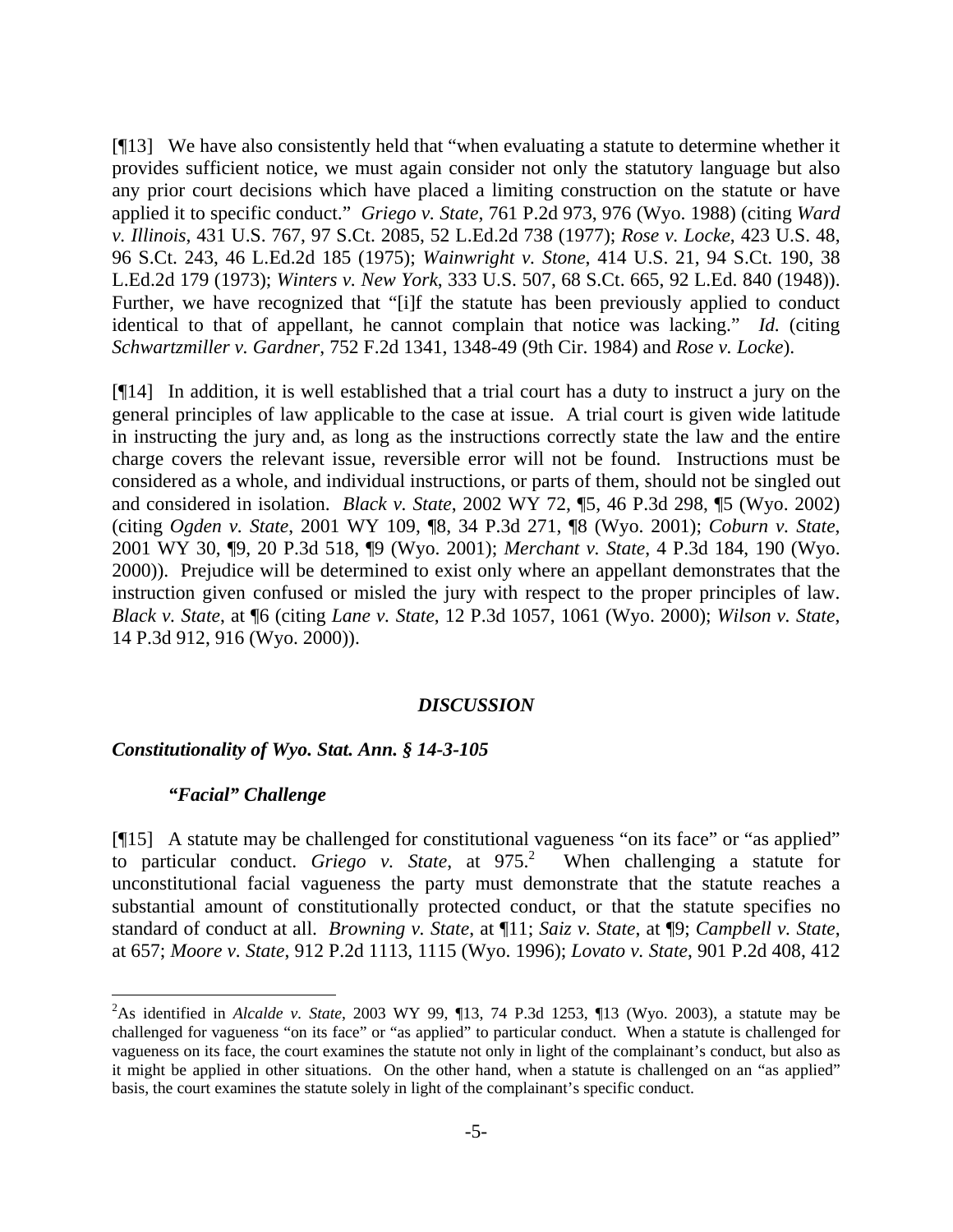(Wyo. 1995); *Ochoa v. State*, 848 P.2d 1359, 1363 (Wyo. 1993); *Griego v. State*, at 975; and *Scadden v. State*, at 1041-42. As stated in *Griego* at 975:

> When a statute is challenged for vagueness on its face, the court examines the statute not only in light of the complainant's conduct, but also as it might be applied in other situations. See *Schwartzmiller v. Gardner*, 752 F.2d 1341 (9th Cir. 1984). Facial review is not appropriate in all cases.

> > "[F]acial vagueness review is not common because ordinary canons of judicial restraint do not permit a party whose particular conduct is adequately described by a criminal statute to 'attack [the statute] because the language would not give similar fair warning with respect to other conduct which might be within its broad and literal ambit.'" (Emphasis omitted.) *Id.* at 1346 (quoting *Parker v. Levy*, 417 U.S. 733, 94 S.Ct. 2547, 2562, 41 L.Ed.2d 439 (1974)).

This principle is sometimes described in terms of standing. *Parker v. Levy*, supra 94 S.Ct. at 2561; *State v. Hegge*, 89 Wash.2d 584, 574 P.2d 386, 389 (1978).

*Ochoa v. State*, at 1363, goes on to explain:

 A challenge for vagueness can be a "facial challenge" or an "as applied to the facts" challenge. *Griego*, 761 P.2d at 975. However, a "facial challenge" is available in only two situations: (1) when the statute reaches a substantial amount of constitutionally protected conduct, and (2) when the statute is shown to specify no standard of conduct at all. If neither of these situations exists, then only an "as applied" challenge is available. *Griego*, 761 P.2d at 975.

 Neither situation exists under these facts. Although Ochoa argues that consensual sexual relations are a fundamental right protected by the constitution, that argument is without merit because this case does not involve two consenting adults. *Scadden v. State*, 732 P.2d 1036 (Wyo. 1987). Therefore, no fundamental constitutional right is broached. Additionally, we have previously held that our indecent liberties statute is not one of those statutes which have no standards at all. *Griego*, 761 P.2d at 976. Thus, Ochoa can only make an "as applied" argument.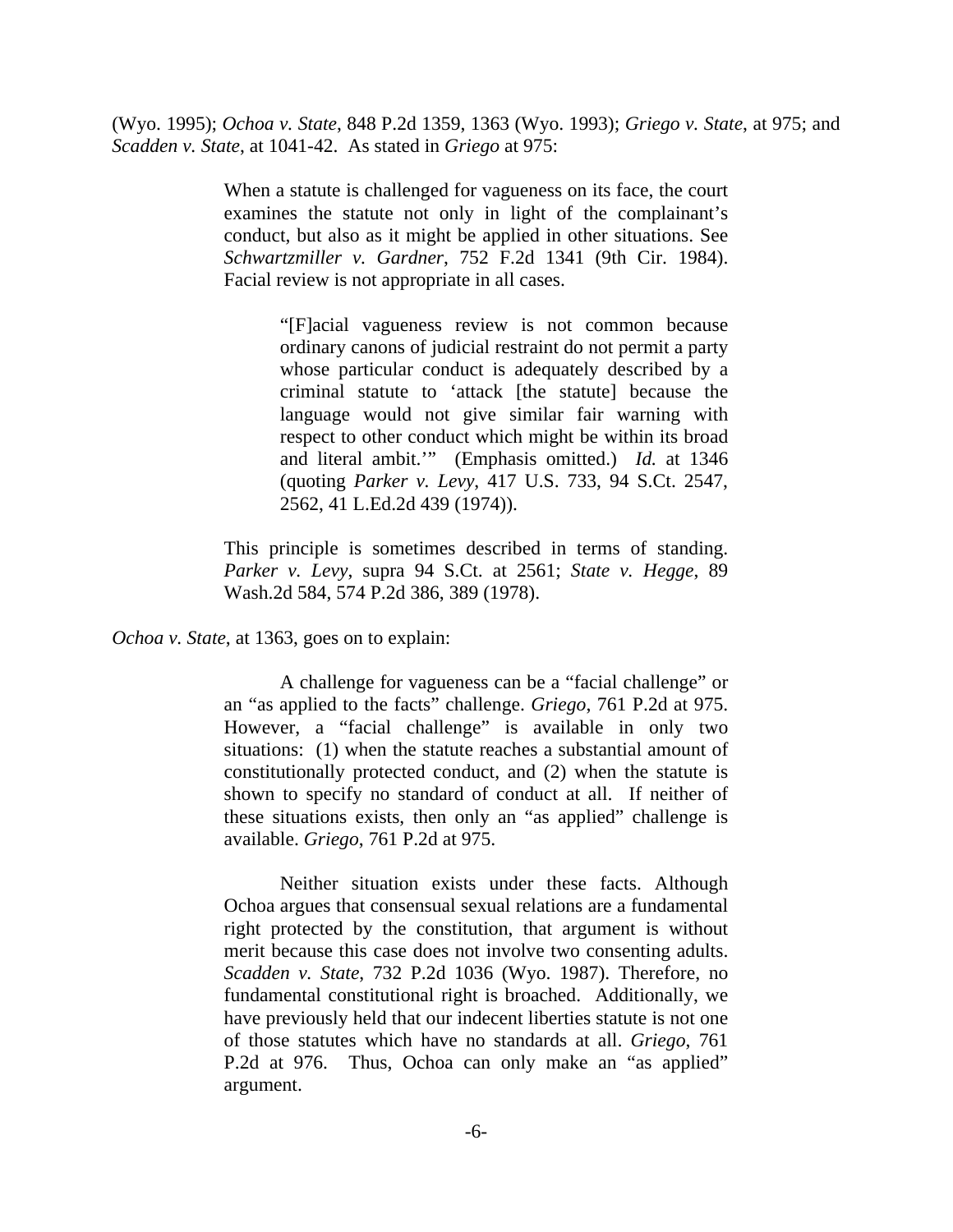When considering if Giles has made the requisite showing to make a "facial" constitutional challenge to § 14-3-105, we come to the same conclusion as did the court in *Ochoa*. We hold Giles has failed to evidence that the statute reaches a substantial amount of constitutionally protected conduct.

[¶16] In supplemental briefing Giles does not present a detailed argument on the first identified criteria, that the statute reaches a substantial amount of constitutionally protected conduct. Indeed, although many defendants in past cases involving challenges to the constitutionality of § 14-3-105 have asserted that sexual relations involve protected privacy rights, this court has made it clear that such rights apply only to sexual relations between adults and not those involving an adult and a minor. *Ochoa v. State*, at 1363; *Scadden v. State*, at 1040. In a similar vein, although defendants have tried to argue the statute affected a constitutionally protected religious right and the right to free speech, this court disagreed reasoning that such arguments were groundless. *Moore v. State*, at 1116, and *Ochoa v. State*, at 1364.

[¶17] Next, Giles' makes a due process/equal protection argument that the statute allows arbitrary and discriminatory enforcement that affects a fundamental constitutional right. However, this court recently rejected such claims.

> Appellant argues that the decision to charge him but not the minor female violated his equal protection rights under the Fourteenth Amendment and the Wyoming Constitution. In essence, Appellant has raised two separate issues here. First, Appellant argues that the only distinction between him and the victim is their sex. He posits this as the probable basis for the prosecutor's decision to charge him and not the victim. This is a claim of selective prosecution. In his second argument, Appellant argues that he and the victim are similarly situated under § 14-3-105, and charging him under the statute and not the victim violated his equal protection rights.

> A selective prosecution exists when it is demonstrated that others similarly situated have not been prosecuted and the prosecution of the defendant is based on an impermissible motive. *Crozier v. State*, 882 P.2d 1230, 1235 (Wyo. 1994). "The impermissible motivation must be demonstrated by showing that the charge was deliberately based on an unjustifiable standard or designed to inhibit the exercise of a constitutional right by the accused." *Id.* Appellant claims that he was similarly situated with the victim, who was not charged. From that, Appellant draws the conclusion that the only basis for prosecuting him and not the victim must be his sex.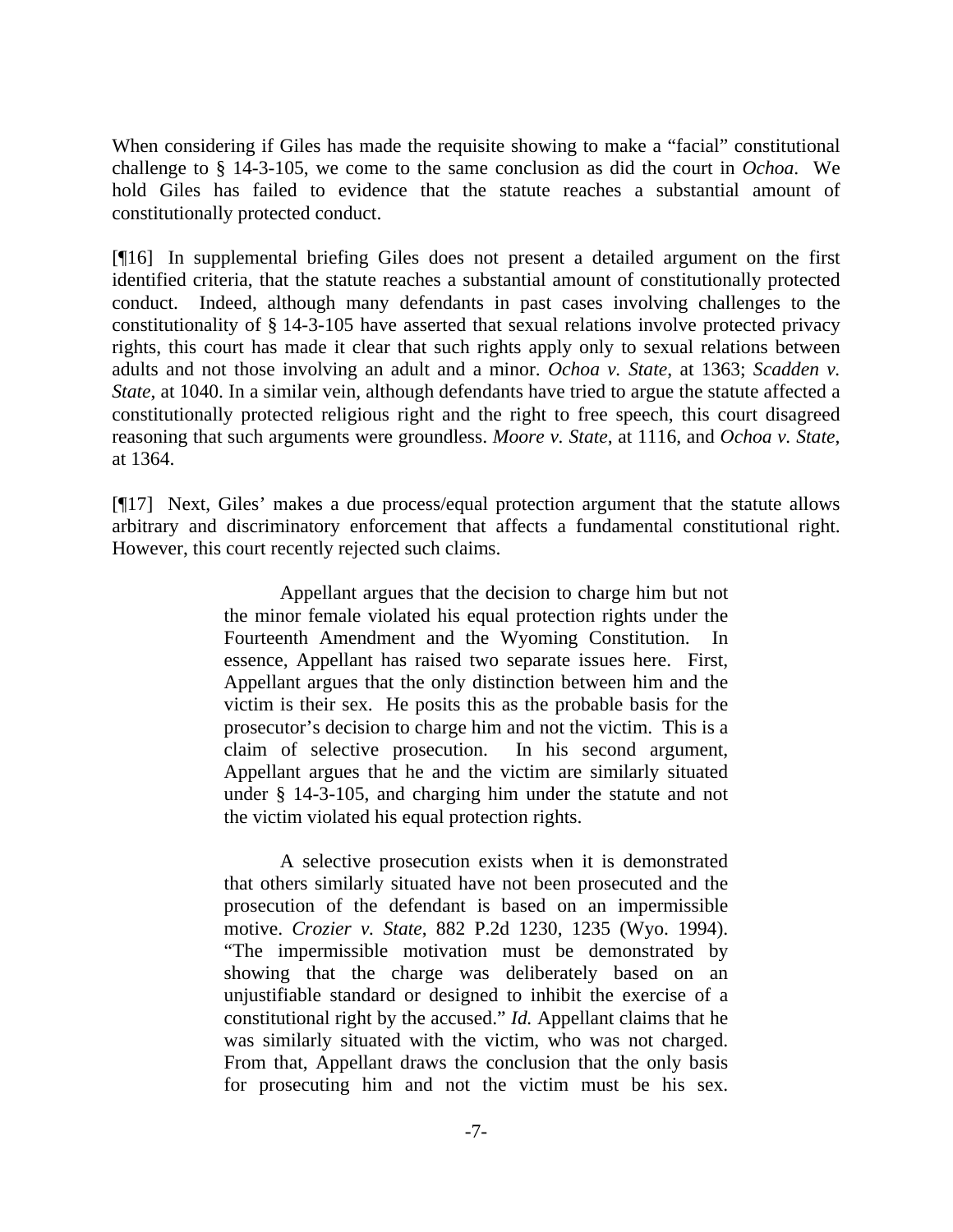Appellant's argument is purely speculative and ignores some salient facts that distinguish the victim's position from his. The prosecutor could have relied upon any or all of the following factors in deciding to prosecute Appellant: (1) the age difference between him and the victim; (2) the relative maturity levels of the parties related to their ages; and (3) Appellant's actions, such as supplying alcohol to the victim. Appellant has failed to show that he is, in any way, similarly situated as the victim, and his claim that the decision to prosecute him was based solely on his sex ignores the facts in the record and is only speculation.

 An equal protection analysis begins with the threshold question of whether the statute at issue treats similarly situated persons unequally. *Ellett* [*v. State*], 883 P.2d [940,] at 944 [(Wyo. 1994)]. Appellant and the victim are similarly situated within the context of § 14-3-105 because they are both a "child" as defined in section (c) of the statute. The statute is treating the similarly situated persons unequally because one is being subjected to a criminal penalty and the other is not.

 The next step of the analysis is to determine what level of scrutiny we apply to determine whether the unequal treatment violates equal protection. The classification at issue here involves age—persons under eighteen years old. Age is not a protected class. *Massachusetts Board of Retirement v. Murgia*, 427 U.S. 307, 314-15, 96 S.Ct. 2562, 2567, 49 L.Ed.2d 520 (1976); *People v. Reed*, 148 Ill.2d 1, 169 Ill.Dec. 282, 591 N.E.2d 455, 457-58 (1992). Therefore, we need only determine whether § 14-3-105 is rationally related to a legitimate state objective. As noted above, the purpose of § 14-3-105 is to protect children from sexual exploitation and abuse. There can be absolutely no question that such protection is a legitimate state objective. Section 14-3-105 bears a rational relationship to that objective and is a reasonable method of obtaining it because the statute recognizes that any person, including minors, is capable of preying upon children. The statute does not violate Appellant's right to equal protection.

*Misenheimer v. State*, 2001 WY 65, ¶¶16-19, 27 P.3d 273, ¶¶16-19 (Wyo. 2001).

[¶18] While Giles tries to differentiate the facts in this case from the facts established in *Misenheimer*, we do not draw any substantial distinctions. Importantly, this case involved an adult (although Giles turned eighteen just days prior to the event) and a minor, age fourteen,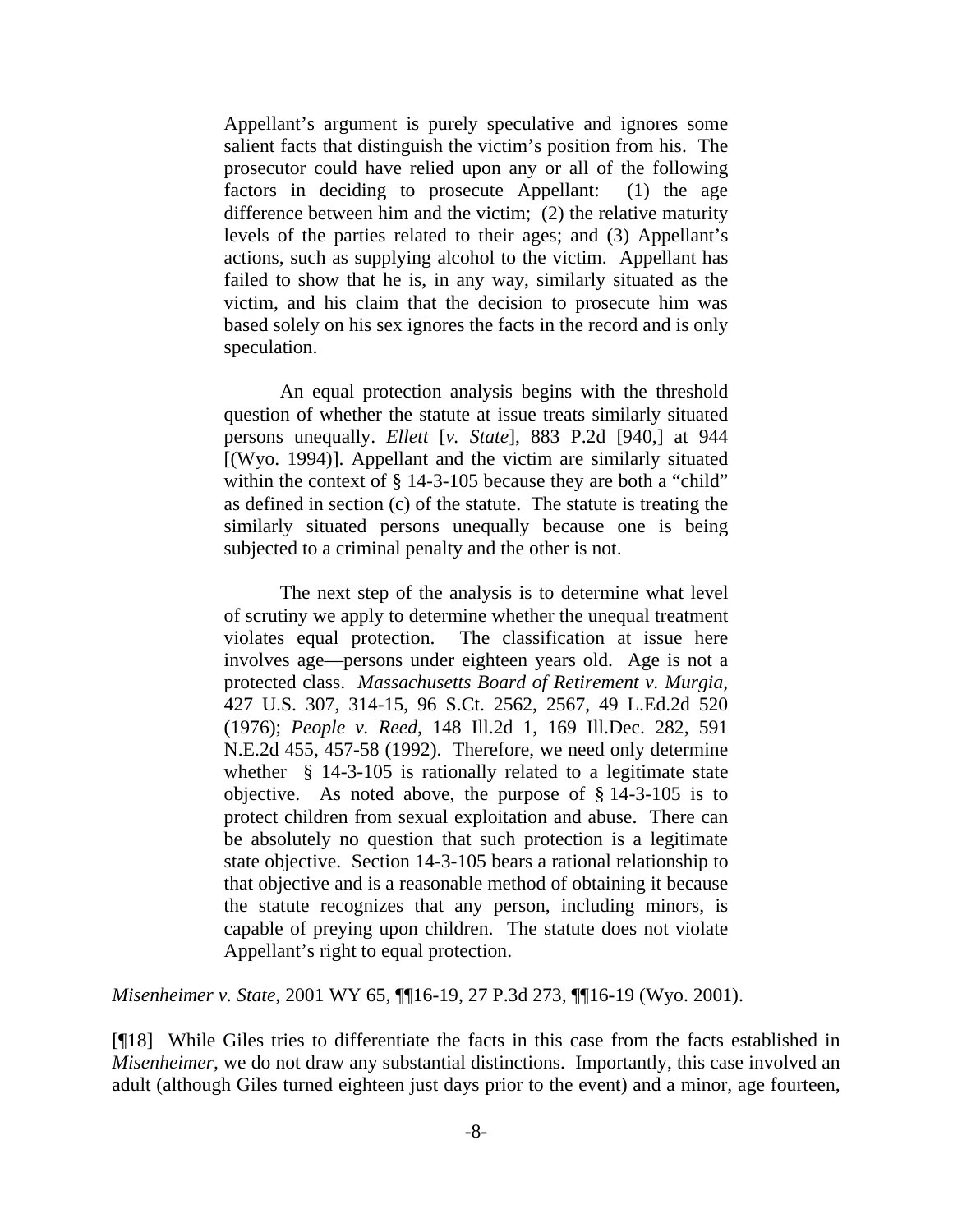while *Misenheimer* involved two minors, ages seventeen and thirteen. Also, in this case, as in *Misenheimer*, there is an age difference between Giles and the victim; the relative maturity levels of the parties related to their ages may have been a determinative factor; and drugs were found at the scene of the motel. Consequently, we cannot conclude that Giles has shown that a fundamental constitutional right has been broached.

[ $\P$ 19] Furthermore, this court has repeatedly held that  $\S$  14-3-105 is not one of those statutes which has no standards at all. *Ochoa v. State*, at 1363, and *Griego v. State*, at 976. *See also Schmidt v. State*, 2001 WY 73, 29 P.3d 76 (Wyo. 2001); *Misenheimer v. State,* 2001 WY 65, 27 P.3d 273; *Pierson v. State*, 956 P.2d 1119; *Moore v. State*, 912 P.2d 1113; *Lovato v. State*, 901 P.2d 408; *Britt v. State*, 752 P.2d 426 (Wyo. 1988); *Ketcham v. State*, 618 P.2d 1356 (Wyo. 1980); and *Sorenson v. State*, 604 P.2d 1031. Although Giles tries to argue that some of these cases are distinguishable given the particular facts in his case, he does not provide adequate argument that the statute provides no standards at all as required. The further arguments presented by Giles intermingle his "facial" and "as applied" constitutional challenges. Accordingly, we will address Giles' remaining arguments as an "as applied" challenge.

# *"As Applied" Challenge*

[¶20] Giles argues that § 14-3-105 fails to describe with particularity what acts are considered criminal because it relies on undefined terms. Thus, Giles asserts that he was afforded inadequate prior notice that the acts in which he engaged constituted a violation of the indecent liberties statute. Rather, Giles contends that it was only after the jury passed judgment in his case, based on the undefined terms of "immoral," "immodest," and "indecent," that he could have understood that his acts constituted criminal conduct. Upon consideration, we reject Giles' argument.

[¶21] In *Sorenson v. State*, at 1034-35 (citations and footnote omitted), this court addressed a similar argument:

> If the three words "immoral, immodest and indecent," standing alone, were our only consideration, we might agree with appellant. Their meanings to each of several persons of ordinary intelligence may differ to a point wherein it could not be said that the conduct required or forbidden is set forth with reasonable certainty. On the other hand, strict application of the definitions of the words could lead to the conclusion that a person of ordinary intelligence would know that conduct such as fondling the breast of a twelve-year-old child is proscribed by them and is clearly prohibited by the "standard of morality" of this society.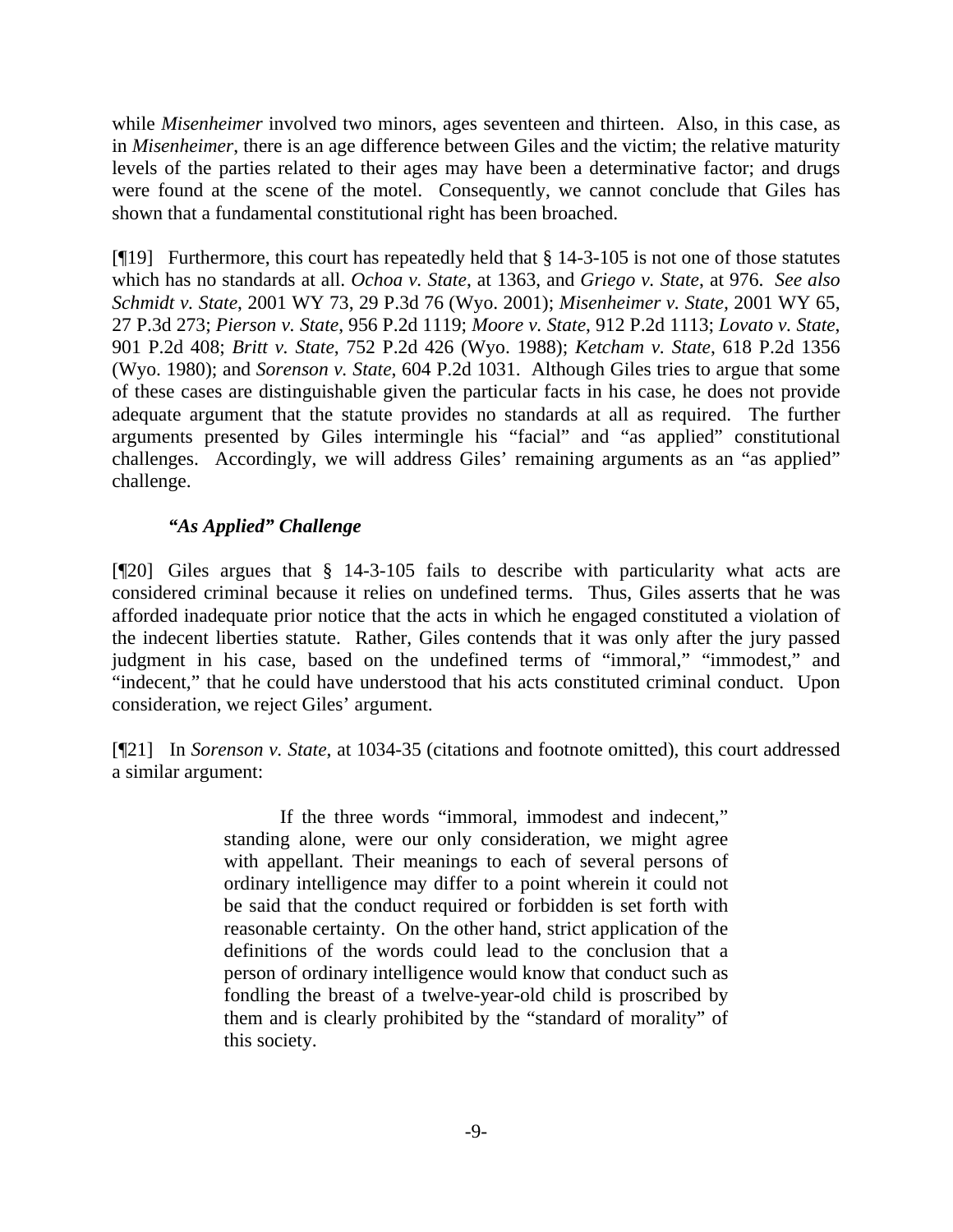In any event, we need not consider the three words on their own connotation as suggested by appellant. They are accompanied in the statute by the words "liberties" and "child" which narrow down and designate with reasonable certainty the acts and conduct required or forbidden. "Liberties" are such as common sense of society would regard as indecent and improper. "Indecent liberties" is self- defining. "Indecent liberties" and "indecent assault" are convertible terms. Accordingly, the statute is not unconstitutionally vague.

We went on to state in *Sorenson*, at 1035, that:

"True, what shall be regarded as 'immodest, immoral and indecent liberties' is not specified with particularity, but that is not necessary. The indelicacy of the subject forbids it. The common sense of the community, as well as the sense of decency, propriety, and morality which people generally entertain, is sufficient to apply the statute to each particular case, and point out unmistakably what particular conduct is rendered criminal by it. *State v. Millard*, 18 Vt. 574, 46 Am.Dec. 170. . . ." *Dekelt v. People*, 44 Colo. 525, 99 P. 330, 331- 332 (1909).

This position was reiterated in *Gallegos v. People*, 176 Colo. 191, 489 P.2d 1301 (1971).

 We do not analyze a vagueness challenge in a vacuum but rather in the context of the statute in which the language is incorporated. *State v. Foster*, 91 Wash.2d 466, 589 P.2d 789, 795 (1979).

> "Due process does not require that this statute, with its beneficent purpose, spell out in exact words what constitutes the conduct made punishable." *Millhollan v. State*, 221 Ga. 165, 143 S.E.2d 730, 733 (1965); *Anderson v. State*, Alaska, 562 P.2d 351 (1977).

> "Although the language of the statute is broad and the prohibited behavior is very general, this seems *necessary* in the nature of its subject matter. . . ." (Emphasis not supplied.) *People v. Beaugez*, 232 Cal.App.2d 650, 43 Cal.Rptr. 28, 33 (1965).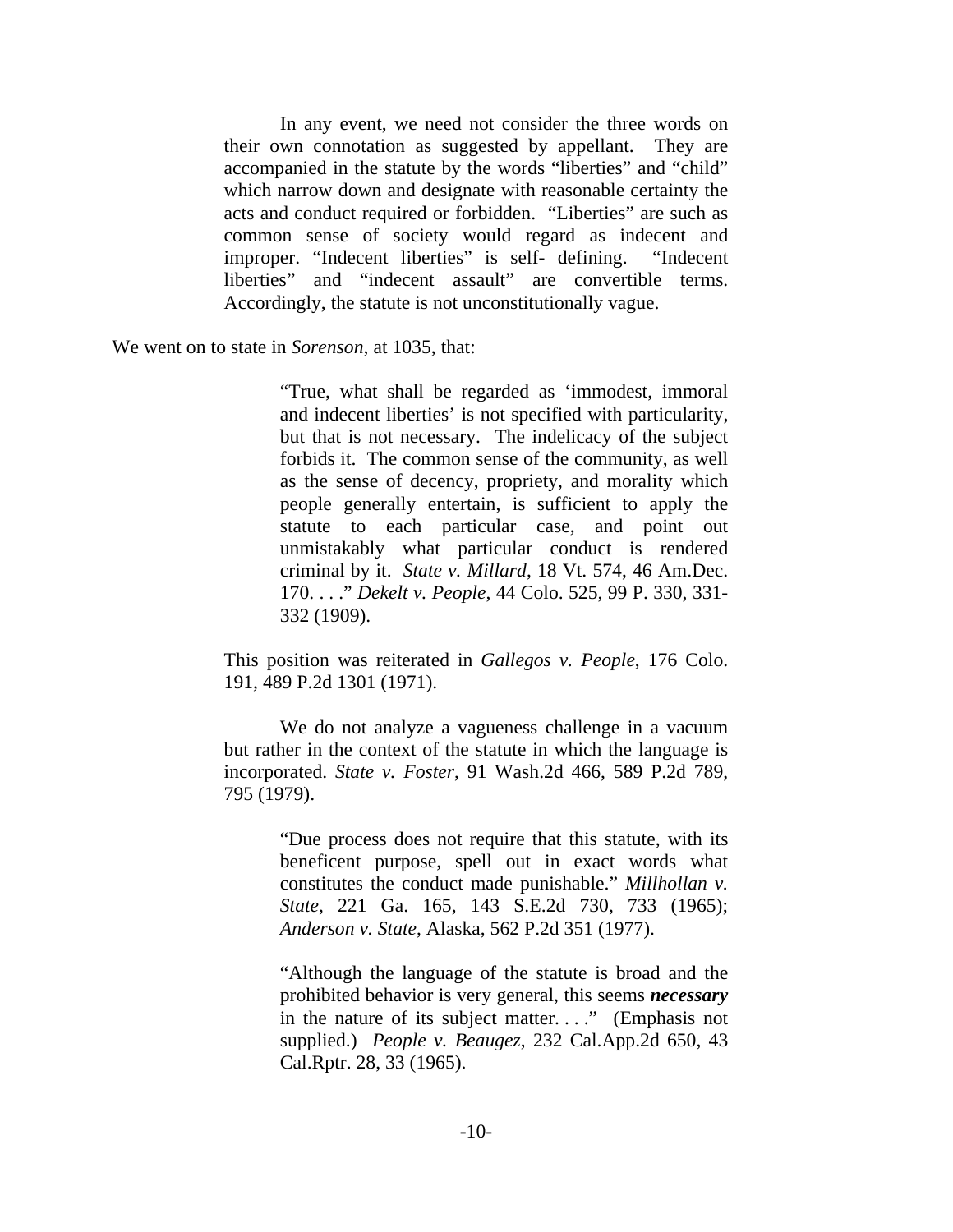"The root of the vagueness doctrine is a rough idea of fairness. It is not a principle designed to convert into a constitutional dilemma the practical difficulties in drawing criminal statutes both general enough to take into account a variety of human conduct and sufficiently specific to provide fair warning that certain kinds of conduct are prohibited. We agree with the Kentucky court when it said: 'We believe that citizens who desire to obey the statute will have no difficulty in understanding it ....<sup>'</sup> [Citation.]'' *Colten v. Commonwealth of Kentucky*, 407 U.S. 104, 110, 92 S.Ct. 1953, 1957, 32 L.Ed.2d 584 (1972).

[¶22] This court further stated in *Burton v. State*, 2002 WY 71, ¶24, 46 P.3d 309, ¶24 (Wyo. 2002):

> The crime of taking indecent liberties with a child is set out in Wyo. Stat. Ann. § 14-3-105(a) (LexisNexis 2001) . . . The trial court instructed the jury on the elements of the crime of taking indecent liberties with a child in accordance with § 14- 3-105(a). Burton suggests that the court should have defined the phrase "immodest, immoral or indecent liberties" for the jury. This court has, however, repeatedly refused to precisely define the phrase "immodest, immoral or indecent liberties." See e.g., *Chapman v. State*, 2001 WY 25, ¶28, 18 P.3d 1164, ¶28 (Wyo. 2001); *Sorenson v. State*, 604 P.2d 1031, 1034-35 (Wyo. 1979). Instead, the jury is allowed to apply its common sense by looking at the totality of the circumstances pertaining to the culpability of the accused's conduct. *Chapman*, at ¶28.

[¶23] Moreover, we have consistently held that, when evaluating a statute to determine whether it provides sufficient notice, we must consider 1) not only the statutory language but also any prior court decisions which have placed a limiting construction on the statute or have applied it to specific conduct, and 2) if the statute has been previously applied to conduct identical to that of appellant. *Griego v. State*, at 976. Numerous opinions of this court on the subject have made it evident that an adult having sexual intercourse with a minor constitutes "immoral," "immodest," and "indecent" conduct under § 14-3-105. In fact, lesser but also reprehensible sexual contact with a minor also constitutes a violation of the statute. As stated in *Derksen v. State*, 845 P.2d 1383, 1388 (Wyo. 1993), wherein an adult male bound a ten-year-old female's hands, removed her clothes and fondled her, later forced her to touch his penis and put it into her mouth, and displayed to the victim lewd pictures of himself and the victim's mother: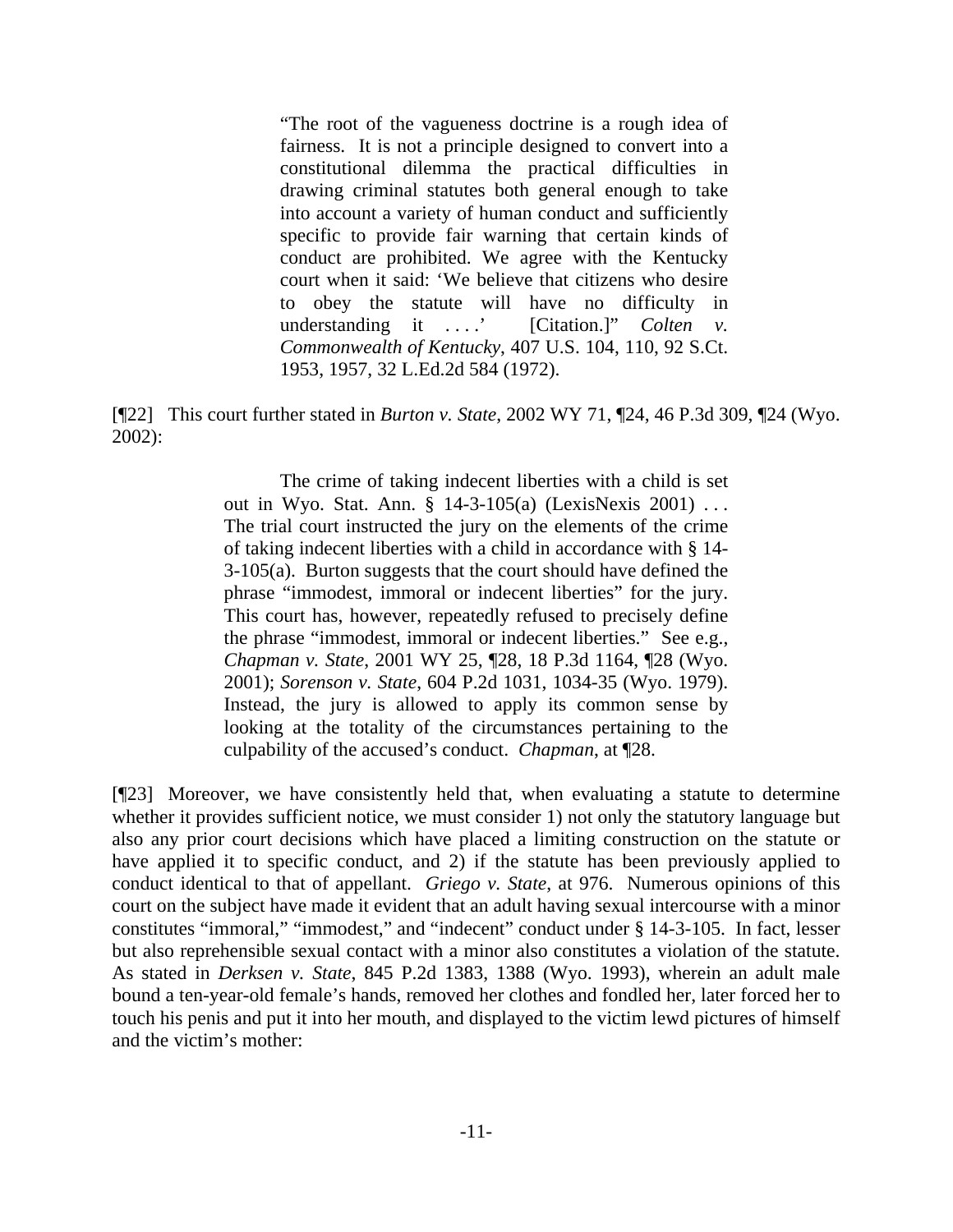In *McArtor* [*v. State*, 699 P.2d 288 (Wyo. 1985)], a conviction for taking immodest, immoral or indecent liberties was affirmed based on evidence of consensual sexual intercourse. *McArtor*, 699 P.2d at 294. As *Sorenson*, *Montoya* [*v. State*, 822 P.2d 363 (Wyo. 1991)] and *McArtor* illustrate, *the offense of taking immodest, immoral or indecent liberties punishes conduct which includes not only sexual intrusion, but also sexual contact and consensual sexual intercourse.* 

(Emphasis added.)<sup>3</sup> In *Ketcham v. State*, 618 P.2d 1356, we upheld the revocation of probation where an eighteen-year-old male had sexual intercourse with a fourteen-year-old female finding no abuse of discretion by the district court because such action violated § 14-  $3-105$ .

[¶24] Likewise, this court has upheld the conviction of defendants under § 14-3-105 and further defined what actions constitute "immoral," "immodest," and "indecent" conduct. *Britt v. State*, 752 P.2d 426 (holding a person of ordinary intelligence would know that a forty-two-year-old male adult rubbing and grabbing penises of thirteen- and fourteen-yearold boys is clearly conduct which is forbidden); *Schwenke v. State*, 768 P.2d 1031 (Wyo. 1989) (affirming the indecent liberties conviction of an adult man who had anal intercourse with his minor son); and *Auclair v. State*, 660 P.2d 1156 (Wyo. 1983) (upholding the conviction of an adult male involved in an incestuous relationship with his thirteen-year-old daughter).

[¶25] In *Griego v. State*, 761 P.2d at 976, wherein an adult male fondled and sucked a fourteen-year-old female's breast and "dry-humped" her, we noted:

> In *Sorenson*, supra, § 14-3-105 was applied to conduct which was substantially identical to appellant's conduct in this case (breast fondling). Given this application of the statute, ordinary people would understand that appellant's conduct fell within the statute.

In tandem, in *Ochoa v. State*, 848 P.2d at 1363, involving an adult male having sexual intercourse with female minors wherein nolo contendere pleas were entered, we said:

> Our indecent liberties statute clearly proscribes the conduct, sexual intercourse with a minor, engaged in by Ochoa. We have repeatedly interpreted this statute to apply where an

<sup>3</sup> *Sorenson v. State* involved a situation wherein an adult male groped a twelve-year-old female's breast over her clothing and unbuttoned her blouse. The *Montoya v. State* case included sexual intrusion by an adult with a minor female, while *McArtor v. State* concerned an adult male having sexual intercourse with a sixteen-yearold female.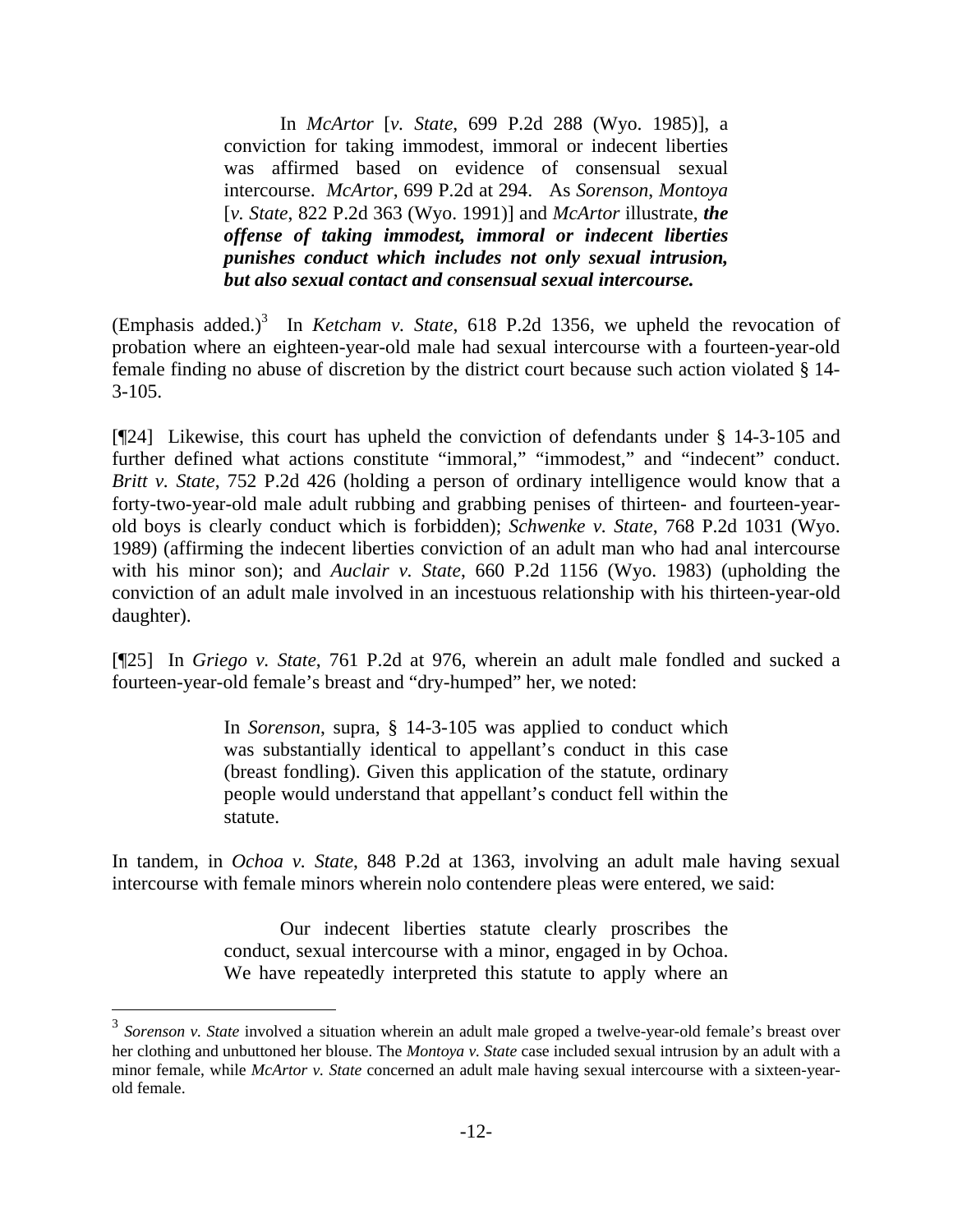adult engaged in sexual intercourse with a minor. *Griego*, 761 P.2d at 976, citing *McArtor v. State*, 699 P.2d 288 (Wyo. 1985); *Auclair v. State*, 660 P.2d 1156 (Wyo. 1983); *Ketcham v. State*, 618 P.2d 1356 (Wyo. 1980). As we said in *Griego*, "[t]hese decisions demonstrate that § 14-3-105 applies, without question, to certain activities." 761 P.2d at 976. One of those activities is sexual intercourse with a minor. We hold that our indecent liberties statute is not unconstitutionally vague as applied to Mr. Ochoa's actions.

[¶26] We also pointed out in *Lovato v. State*, 901 P.2d at 413, involving multiple acts of sodomy by an adult male with minor males:

> Appellant also suggests that he could not have known that having anal intercourse with a minor amounted to taking indecent liberties with a child. Appellant's argument borders on being ridiculous. This Court has stated that the indecent liberties statute applies "where an adult engage[s] in sexual intercourse with a minor." *Ochoa*, 848 P.2d at 1363. We do not see any difference between the cases where an adult has vaginal intercourse with a child and the cases where an adult has anal intercourse with a child. Sexual intercourse is defined as being any "sexual connection" between humans. *Webster's Third New International Dictionary* 2082 (1961). A person of ordinary intelligence would know that anal intercourse between an adult and a child is unquestionably immoral, immodest, and indecent behavior and is proscribed under the statute. See *Schwenke v. State*, 768 P.2d 1031 (Wyo. 1989) (affirming the indecent liberties conviction of a man who had anal intercourse with his son).

In *Pierson v. State*, 956 P.2d at 1124, where a married adult male and a sixteen year-old female developed a relationship that escalated from fondling into sexual intercourse and the eventual void marriage of the couple, we remarked:

> The purpose of the indecent liberties statute is to protect the morals of a child, which expressly includes a person under the age of eighteen. *Derksen v. State*, 845 P.2d 1383, 1387 (Wyo. 1993) (quoting *Sorenson*, 604 P.2d at 1035). Pierson admits that an adult's conduct in engaging in sexual intercourse with a sixteen year old can be indecent, immodest and immoral. Under the facts as presented by the State, Pierson had fair notice that a sexual relationship with an inexperienced sixteen-year-old child, consummated in deliberate disregard of her parents'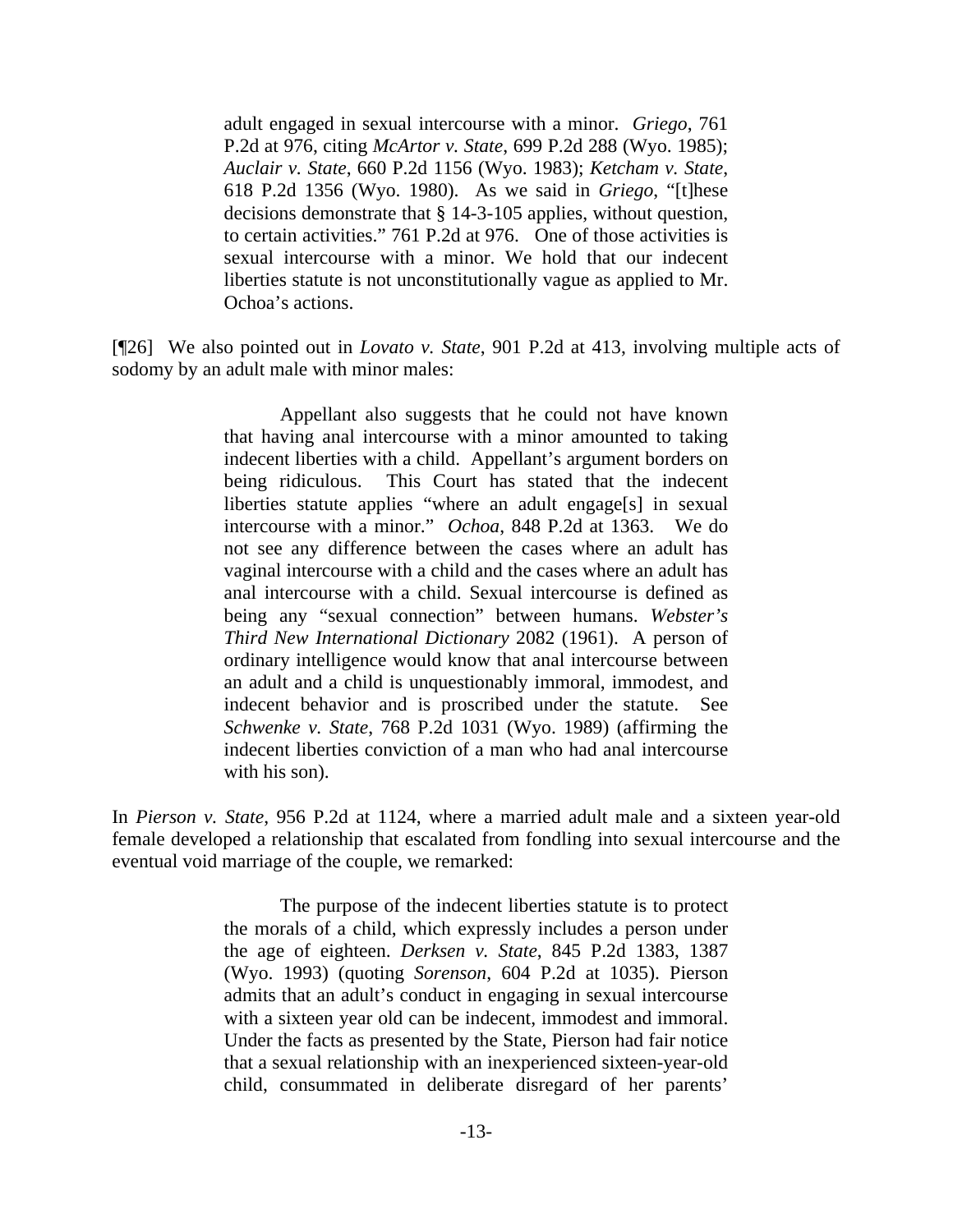interdiction and while still legally married to another, is prohibited conduct in the state of Wyoming. There is no evidence that the statute was enforced in a discriminatory manner. Therefore, Pierson's constitutional challenge must fail.

[¶27] Still in *Schmidt v. State*, at ¶28, regarding actions of an adult male masturbating in front of eleven-year-old female, we said:

> Appellant revisits several constitutional challenges to the indecent liberties statute. We will limit our discussion of that issue to a reference to some of our cases wherein we have held that the statute is not void for vagueness or otherwise unconstitutional. *Pierson v. State*, 956 P.2d 1119, 1123-24 (Wyo. 1998); *Moore v. State*, 912 P.2d 1113, 1116 (Wyo. 1996); *Lovato v. State*, 901 P.2d 408, 412-13 (Wyo. 1995); *Ochoa v. State*, 848 P.2d 1359, 1362-64 (Wyo. 1993). Schmidt offers us nothing new or otherwise persuasive that would cause us to reconsider or reverse our holdings as to the constitutionality of that statute.

In *Moore v. State*, 912 P.2d 1113, involving a thirty-year-old male having sexual intercourse with a sixteen-year-old female, we also upheld the constitutionality of § 14-3-105 despite an attempted constitutional facial religious-based challenge and the alleged consent of the victim.

[¶28] Finally we find our decision in *Misenheimer v. State*, 2001 WY 65, 27 P.3d 273, concerning a seventeen-year-old male having sexual intercourse with a thirteen-year-old female, particularly instructive. Therein, we concluded:

> We agree with the district court's assessment that there is no reason a reasonably intelligent seventeen-year-old could not determine that sexual intercourse with a thirteen-year-old was conduct which is forbidden under § 14-3-105. An ordinary, reasonably intelligent seventeen-year-old could determine that supplying a thirteen-year-old child with alcohol prior to engaging in sexual acts with her was forbidden conduct. A vague statute lacks ascertainable standards for establishing guilt. We have previously held that  $\S$  14-3-105 is not facially vague as to the types of conduct that are proscribed. *Pierson*, 956 P.2d at 1123-24; *Sorenson*, 604 P.2d at 1034-35. The indecent liberties statute is not vague as applied to the facts of Appellant's case, and the district court's decision on this issue is affirmed.

*Misenheimer*, at  $\P$ 15 (footnote omitted). This court went further stating at  $\P$ <sup>12-14:</sup>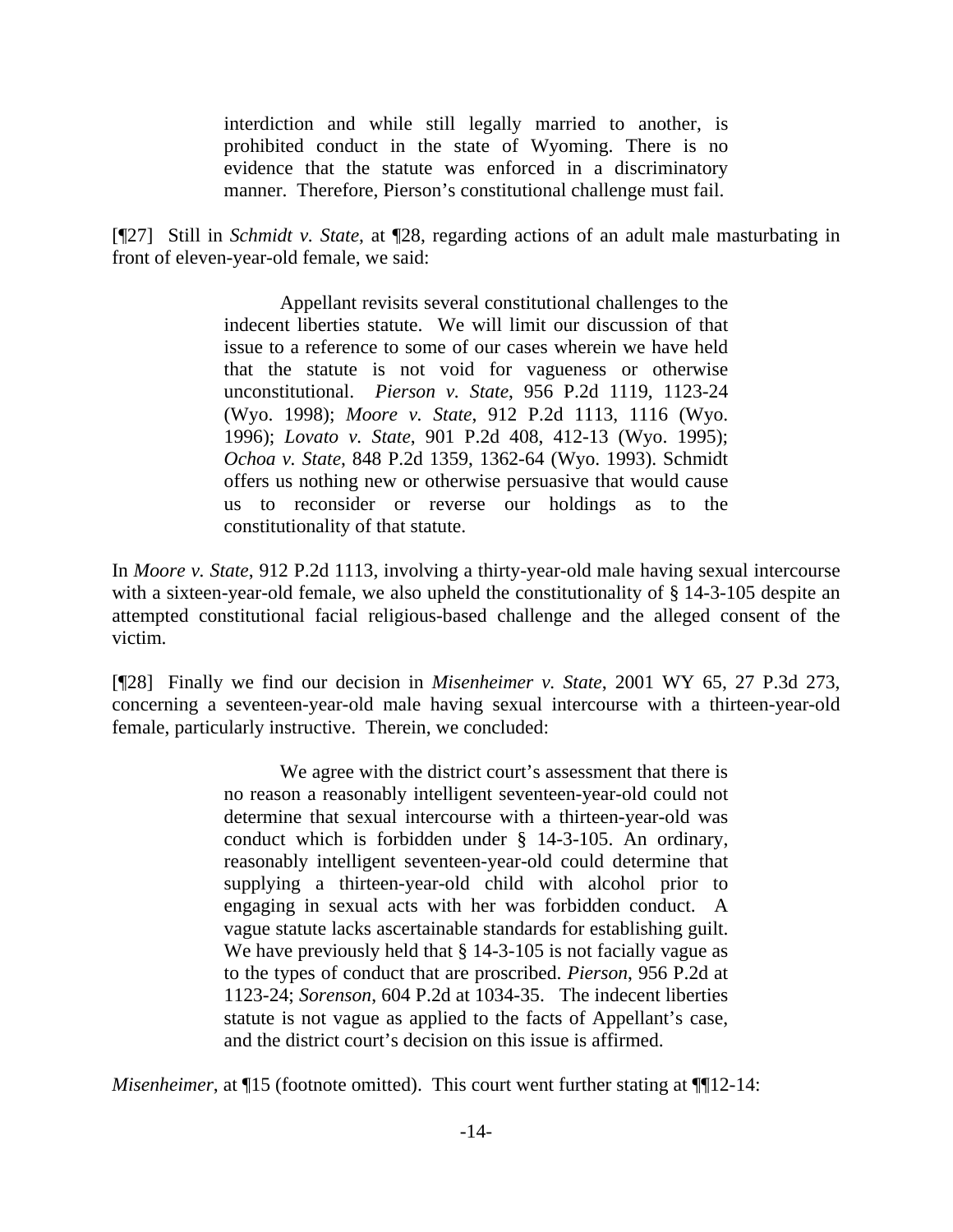The indecent liberties statute prohibits "any *person* [from] knowingly taking immodest, immoral or indecent liberties with any child[.]" § 14-3-105(a) (emphasis added). The crux of the issue then is what did the legislature mean by "person." The term is not defined within the indecent liberties statute. The ordinary meaning of the word is very broad: a human being or individual. Merriam-Webster's Collegiate Dictionary 867 10th Ed. (1998); Black's Law Dictionary 1142 6th Ed. (1990). The scope of the phrase cannot be clearer: "Person" means any human being or individual without limitation by age or other factors. The policy behind § 14-3-105 is to protect children from exploitation; we cannot imagine that the legislature intended to withdraw the protection of the law from the victim in order to protect the offender. *In re Hildebrant*, 216 Mich.App. 384, 548 N.W.2d 715, 716 (1996). We find the reply to a similar argument by the Appellate Court of Connecticut succinctly on point:

> The defendant first claims that he had no notice that the statute applies to the actions of one who is himself a minor. We cannot agree. Section 53-21 provides that "any person" who engages in the proscribed conduct is in violation of the statute. Statutory language clear on its face will be construed for what it says. *State v. Roque*, 190 Conn. 143, 150, 460 A.2d 26 (1983). The statute does not limit the definition of "any person" to adults. The legislature was free to, and did not, define violators in terms of age. . . . The defendant cannot contest the fact that he is in the class of "any person," nor is there any merit to his claim that he is the first juvenile to fall within the statute's purview. See *In re Michael B.*, 41 Conn.Supp. 229, 566 A.2d 446 (1989).

> The defendant argues that, as a matter of policy, § 53-21 should not apply to violators who are minors since they are themselves within the class of children protected by the statute. Despite the defendant's assertion that interpreting § 53-21 to include acts between children would criminalize instances of "playing doctor," we will not interpret the law to give minors license to sexually molest other minors. It is contrary to the law's intent, and to common sense, to establish a policy that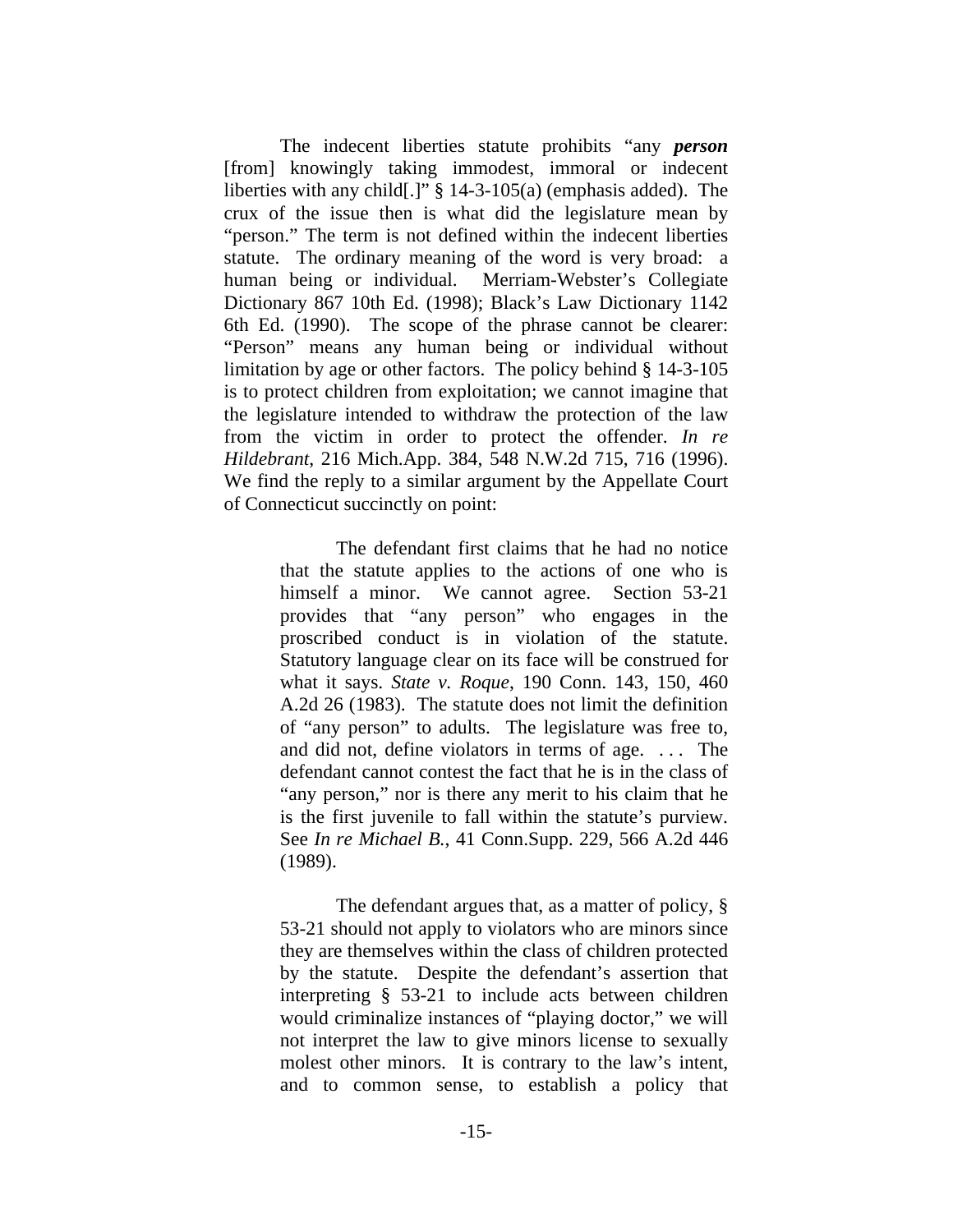withdraws the law's protection from the victim in order to protect the violator, even one who is a minor.

*In re John C.*, 20 Conn.App. 694, 569 A.2d 1154, 1156 (1990). The exclusion of minors from the prohibitions of the indecent liberties statute would undercut the purpose behind the statute: the protection of children. It is a sad reality that minors are capable of, and do commit, crimes just as adults do.

> An increasing number of reported sex cases involving children have demonstrated that the problem of sexual molestation is not simply confined to adults abusing children, but extends to adolescent and preadolescent minors committing sexual acts upon even younger minors.

Susan M. Kole, Annotation, *Statute Protecting Minors in a Specified Age Range from Rape or Other Sexual Activity as Applicable to Defendant Minor within Protected Age Group*, 18 A.L.R.5th 856, 866 (1994). Statutes must be read in a manner that effectuates the legislature's intent and the inclusion of minors within the meaning of the phrase "any person" accomplishes that by ensuring the protection of children from sexual abuse inflicted by not only adults but also by their peers. The phrase "any person" is sufficiently clear to put an individual of any age on sufficient notice that their conduct may come within the prohibitions of the statute.

 Furthermore, the inclusion of minors within the meaning of the word "persons" in § 14-3-105 is consistent with the overall statutory framework established by the legislature. As noted above, the indecent liberties statute is a part of the statutory scheme designed to protect people from sexual exploitation. The assault statutes, §§ 6-2-302 through 6-2-304, use the word "actor" when referring to the perpetrator. That word is defined within the statutes as meaning, "the *person* accused of criminal assault [.]" Wyo. Stat. Ann. § 6-2-301(a)(i) (LexisNexis 2001) (emphasis added). Appellant acknowledges that minors are subject to the prohibitions established in the sexual assault statutes at §§ 6-2-302 through 6-2-304. Consistency argues for the application of the same meaning to a word that is included in related statutes.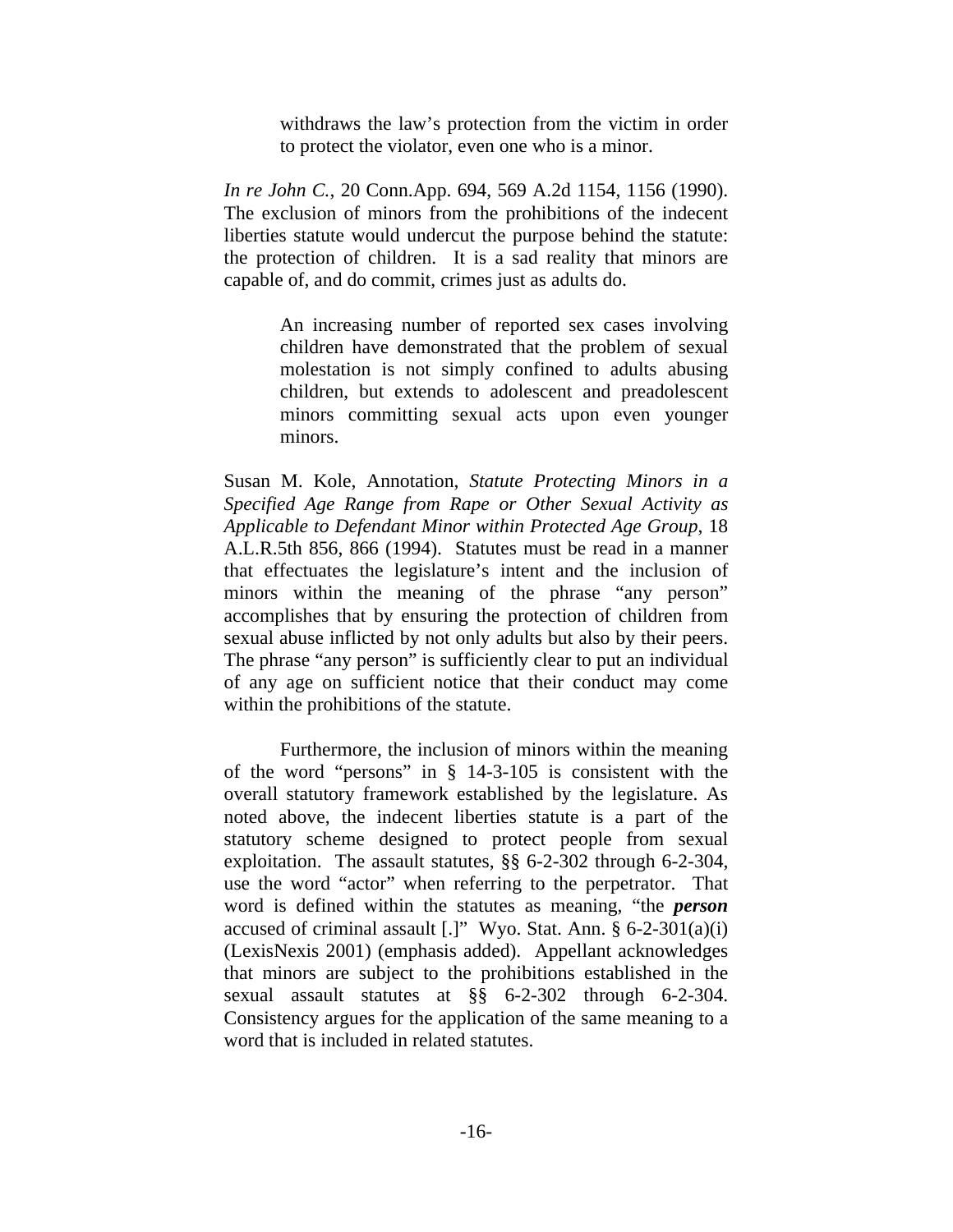Appellant also argues that he could not have reasonably known that a sexual relationship between a seventeen-year-old and a thirteen-year-old was prohibited by § 14-3-105. In support of his position, Appellant points out that children are reaching sexual maturity and are engaging in sexual conduct at earlier ages. The mere fact that children are reaching sexual maturity at an earlier age is, however, irrelevant to the issue of whether Appellant's actions were in violation of § 14-3-105. The attainment of sexual maturity is not a license for the sexual exploitation of children. $[4]$ 

[¶29] In summary, there have been numerous Wyoming cases that have held § 14-3-105 prohibits sexual intercourse between adult males and minor females giving Giles proper notice that the acts he took with the victim were illegal. Arguably, the additional case authority upholding convictions under the statute for acts falling short of sexual intercourse with a minor also put Giles on proper notice that his acts were illegal. Even presuming that Giles could be treated as a minor, although he had turned 18 just days before the event in question, our holding in the *Misenheimer* case squarely put Giles on notice that his acts were illegal under the statute. *Misenheimer* further clarified that the changing moral fiber of society is not a valid defense.

[¶30] Giles properly acknowledges that we have previously held that indecent liberties is not a lesser-included offense of Wyoming's sexual assault statutes. *Derksen v. State*, 845 P.2d 1383. Giles then points out that Wyoming's third degree sexual assault statute, Wyo. Stat. Ann. § 6-2-304 (LexisNexis 2003), establishes an age of consent of sixteen years of age and mandates that the defendant be at least four years older than the victim while Wyo. Stat. Ann. § 14-3-105 does not include these criteria.<sup>5</sup> Therefore, Giles argues that this statutory

 $\overline{a}$ 

<sup>&</sup>lt;sup>4</sup> In a specially concurring opinion in *Misenheimer*, the potential for absurd results in future cases was discussed. It was suggested that the legislature re-examine this issue to decide: 1) whether it intended the result in the scenario cited or the case at hand; 2) whether, given the comprehensive sexual assault statutory scheme, the indecent liberties statute should be applied only when the perpetrator is an adult and/or four years older than the victim; and 3) whether there were some types of conduct that should be considered for misdemeanor treatment. *Misenheimer*, at ¶23 (Lehman, C.J., specially concurring). Nevertheless, the legislature has failed to address these issues to date, leaving these dilemmas outstanding. Again, we would encourage the legislature to address such issues.

 $5$  Wyo. Stat. Ann. § 6-2-304 (LexisNexis 2003) provides:

<sup>(</sup>a) An actor commits sexual assault in the third degree if, under circumstances not constituting sexual assault in the first or second degree:

<sup>(</sup>i) The actor is at least four (4) years older than the victim and inflicts sexual intrusion on a victim under the age of sixteen (16) years; or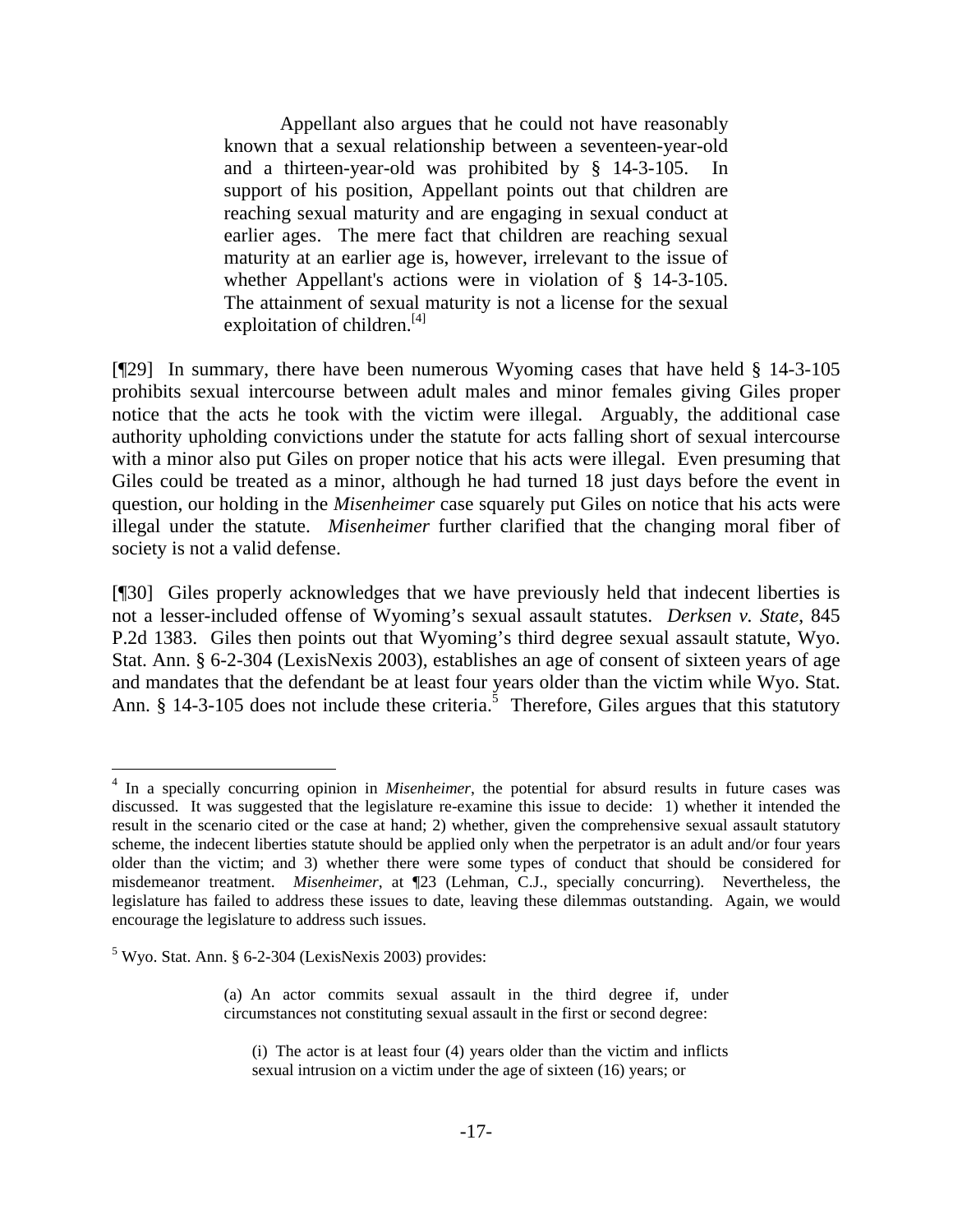scheme leads one to believe that because consensual sex with a person age sixteen or older or between persons within four years of age is legal under § 6-2-304, such acts cannot be considered immoral, immodest, or indecent under § 14-3-105. However, in *Misenheimer*, at ¶¶10-11 (footnotes omitted), in recognizing the distinctions between Wyoming's sexual assault statutes and its indecency statute, we clearly remarked:

> A review of these statutes readily indicates that the legislature intended them to operate as an integrated whole. In fact, the statutory scheme evidences a hierarchical framework through a series of conditional clauses. At the top of this hierarchy is first degree sexual assault, which, broadly speaking, prohibits forcible sexual contact. Second degree sexual assault may be charged only "under circumstances not constituting sexual assault in the first degree." Similarly, as one proceeds down the hierarchy, third degree sexual assault cannot be charged under circumstances constituting first or second degree sexual assault. The hierarchical nature of the statutory scheme is a sign of the seriousness attached to each crime and is reflected in the penalties imposed by the legislature on each.

> The sexual assault statutes protect all persons. The indecent liberties statute, on the other hand, only offers protection to those less than eighteen years of age. § 14-3- 105(c). It is also limited in that it is applicable only in those circumstances not constituting first, second or third degree sexual assault. In other words, § 14-3-105 criminalizes activities that are otherwise permissible between consenting adults when one of the parties is under the age of eighteen years.

Therefore, we strongly disagree with Giles' espoused argument.

 $\overline{a}$ 

[¶31] Finally, Giles offers an argument that other states that had similar statutes to § 14-3- 105 have now repealed them in favor of more comprehensive and specific statutes. However, such an argument is predicated upon mere speculation and conjecture, as Giles does not identify with appropriate authority the specific reasons employed by those state

<sup>(</sup>ii) The actor is an adult and subjects a victim under the age of fourteen (14) years to sexual contact without inflicting sexual intrusion on the victim and without causing serious bodily injury to the victim;

<sup>(</sup>iii) The actor subjects a victim to sexual contact under any of the circumstances of W.S.  $6-2-302(a)(i)$  through (iv) or  $6-2-303(a)(i)$ through (vi) without inflicting sexual intrusion on the victim and without causing serious bodily injury to the victim.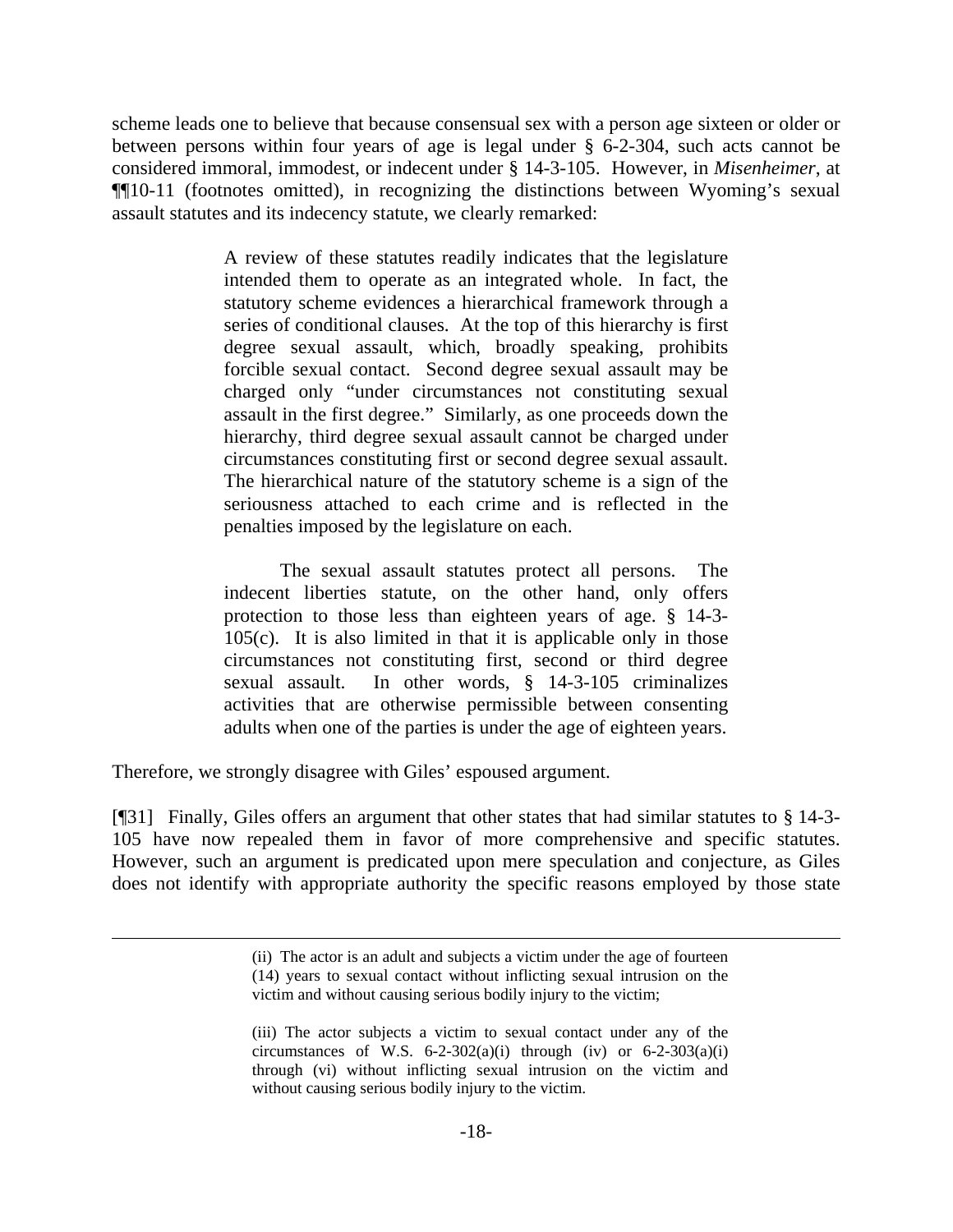legislatures. Accordingly, we hold that Wyo. Stat. Ann. § 14-3-105 is not vague as applied to the facts of this case.

### *Jury Instructions*

[¶32] As noted above, Giles' counsel proposed three jury instructions based on our holding in *Pierson v. State*, 956 P.2d 1119, which the district court refused. The first proposed instruction stated: "Consent is not a complete defense to the charge of 'immodest, immoral or indecent liberties,' however, it is a material factor to be considered in determining whether the 'liberties' taken were 'indecent' or 'immoral'." The second proposed instruction stated: "In determining whether the conduct was 'indecent liberties,' you should consider the totality of the circumstances." The last proposed instruction stated:

> The consent given must be considered in light of the facts relevant to the minor's ability to give an informed consent and the Defendant's actions to secure the consent. Such circumstances include, but are not limited to, the victim's relative maturity; experience; whether the minor is emancipated; the extent of parental involvement in the minor's decisions; and evidence of the Defendant's manipulation or coercion of the minor.

[¶33] In addition, Giles' attorney objected to jury instructions numbered 6 and 8 submitted by the State. These instructions were accepted by the district court and given to the jury. As indicated earlier, the first such instruction advised the jury that words used within the jury instructions should be taken in their ordinary and usual sense and then provided definitions for the words "immoral," "immodest," and "indecent."<sup>6</sup> The second subject instruction stated:

 $6$  The jury in this case was given jury instructions that defined the terms immodest, immoral, and indecent as follows:

As used in these instructions, words and phrases should be taken in their ordinary and usual sense.

Additionally, you may refer to the following definitions in conjunction with these instructions:

 <sup>&</sup>quot;Immoral" means not moral: inconsistent with purity or good morals: contrary to conscience or moral law: in conflict with general or traditionally held moral principles.

 <sup>&</sup>quot;Immodest" means lacking or deficient in modesty: deficient in sexual modesty: not to conform to the sexual mores of a particular time or place.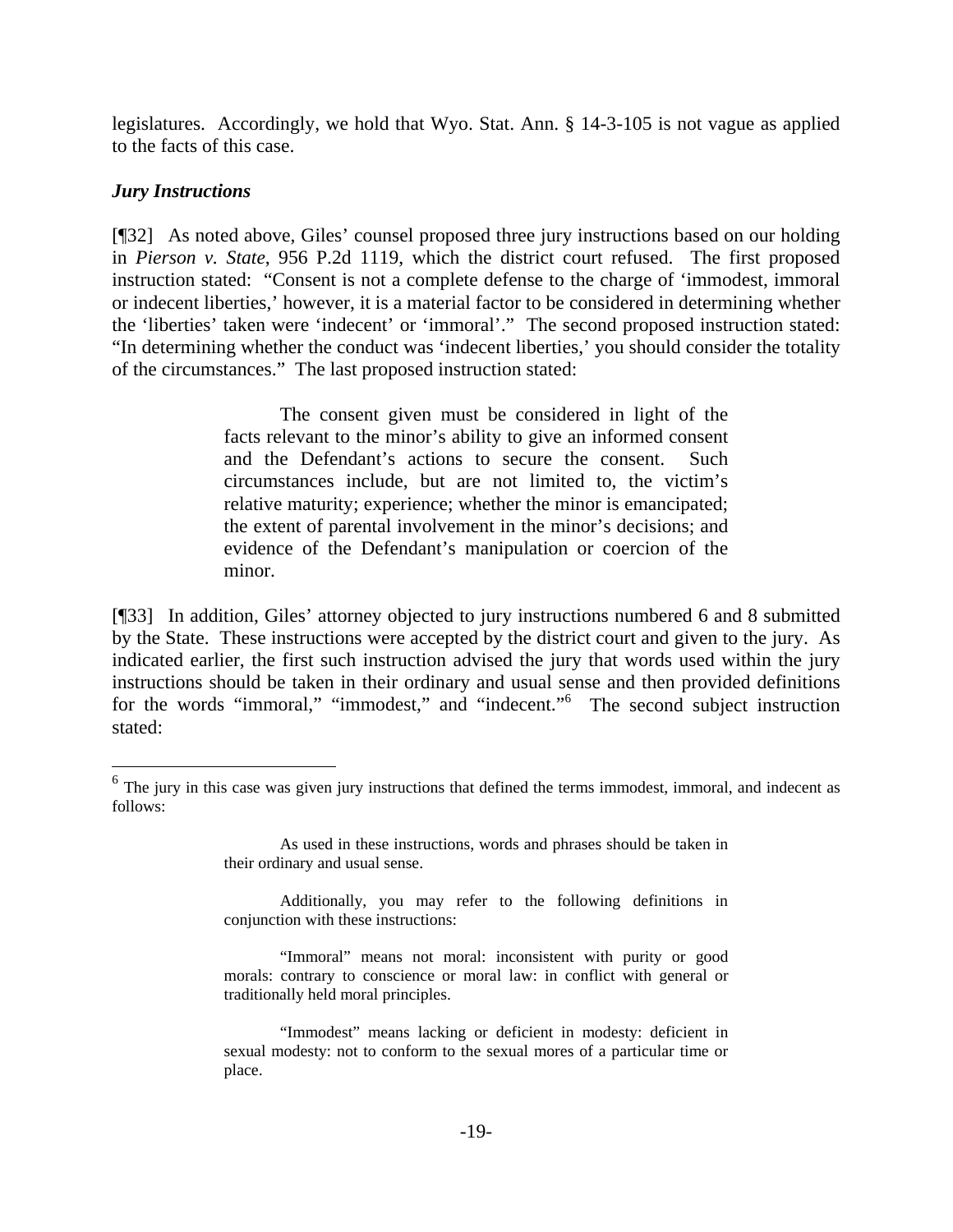Consent is not a defense to the charge of "immodest, immoral or indecent liberties" where the victim is less than sixteen (16) years of age; a person under the age of sixteen (16) years cannot consent to sexual intercourse.

[¶34] Giles contends that the note the jury submitted to the district court during deliberations reveals that the jury was concerned with the consent issue. Moreover, Giles argues that the facts in this case demonstrate that he did not manipulate the situation leading to the charge against him; he did not coerce MB; MB actually seemed at times to take the lead; and her consent and all of the surrounding circumstances must be considered in determining whether Giles took "immodest, immoral or indecent" liberties with MB. Giles, therefore, concludes that the trial court erred by not providing the jury with guidance as to how to resolve the significance of MB's consent to intercourse and the surrounding circumstances that existed. Giles claims that this error allowed the jury to become confused, or at least not appropriately guided in its deliberations, which led to Giles' conviction.

[¶35] Giles bases the bulk of his argument on our holding in *Pierson*. In that case, Pierson and CG, the minor involved, met when CG was fifteen and Pierson was thirty-six and married. While CG was still fifteen, Pierson told her that he was "falling in love" with her, and a physical relationship gradually grew. The couple then began to discuss the possibility of marriage. At the age of sixteen, after being forbidden contact with Pierson, CG had sexual intercourse with Pierson. Additional sexual interludes followed. Immediately upon CG's parents becoming aware of the sexual relationship between her and Pierson, CG and her family moved to Montana. Pierson and CG then absconded together and married in Oregon when CG was seventeen. Sometime later, the couple began residing in New Jersey with Pierson's relatives. Eventually, Pierson was charged with taking indecent liberties with CG. During the trial, CG testified that through the entire relationship she was dominated by and under the control of Pierson. In contrast, Pierson introduced the testimony of several witnesses indicating CG invited Pierson's attentions and appeared to be a mature and equal participant during all times they were together. *Pierson*, at 1121-23.

[¶36] Pierson was convicted of one count of indecent liberties with a minor after a three-day trial. On appeal, Pierson asserted that the instructions given to the jury prevented consideration of the facts essential to his defense. Pierson argued that because a sixteen year old may legally consent to sexual intercourse under § 6-2-304 (third degree sexual assault),

 $\overline{a}$ 

 <sup>&</sup>quot;Indecent" means not decent: not conforming to generally accepted standards of morality: tending toward or being in fact something generally viewed as morally indelicate or improper or offensive: being or tending to be obscene.

The Wyoming Criminal Pattern Jury Instructions (Rv'd 1996) suggests the jury be instructed in just this manner.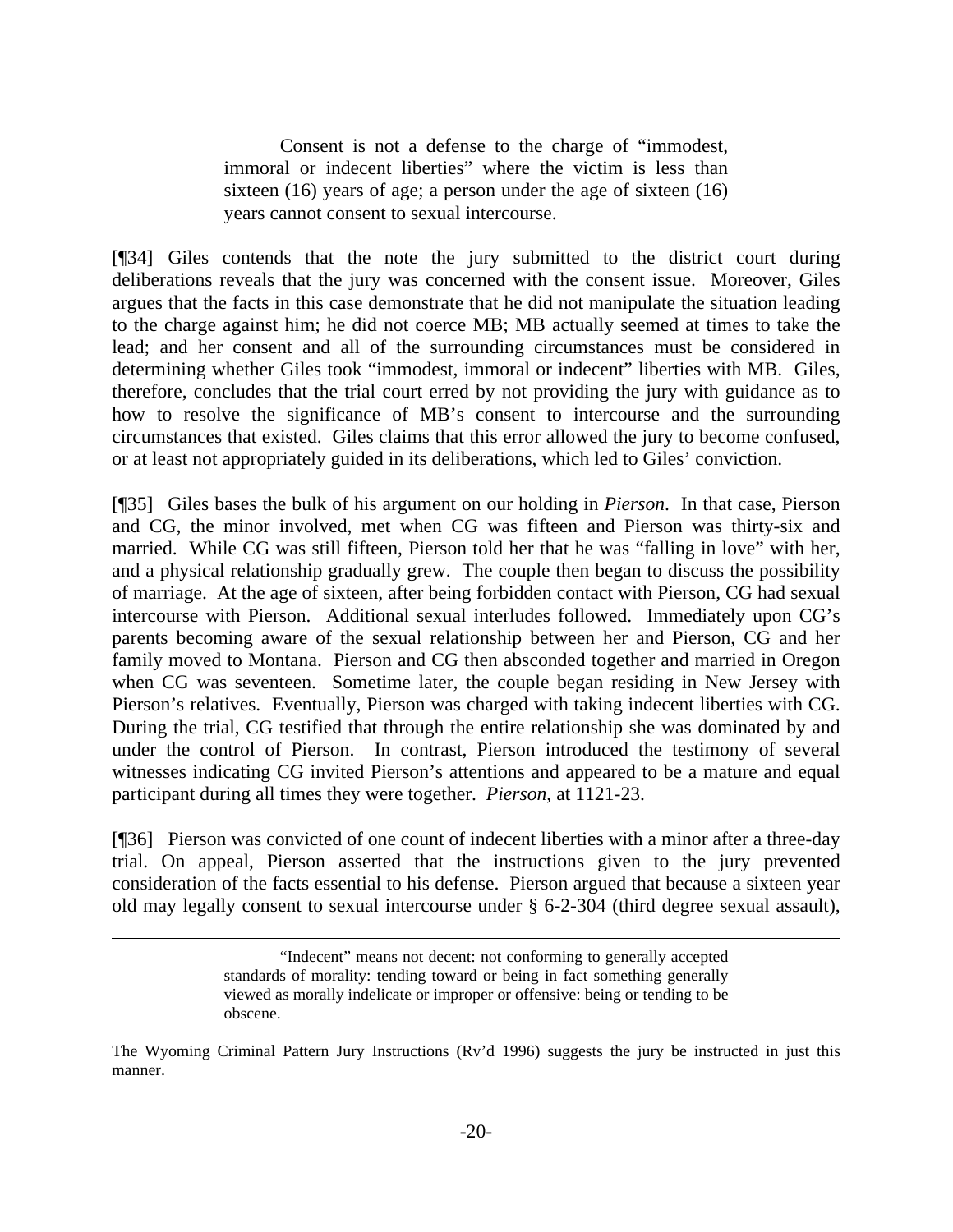CG's consent had a direct bearing on the relative "indecency" of their activity. *Pierson*, at 1123-24.

[¶37] In addressing this claim, the *Pierson* court noted that the legislature's express protection of minors under the age of eighteen from indecent liberties makes it apparent that the legislature did not intend to cast a minor of sixteen or seventeen years of age to the mercy of society at large. Thus, we determined that the legal age of consent of sixteen years of age designated by § 6-2-304 did not resolve the question whether the victim, in fact, gave informed consent to the conduct charged, nor did it resolve the question whether the conduct, even with consent, was indecent or immoral. *Pierson*, at 1125.

[¶38] This court in agreeing with Pierson's asserted position also stated:

 In defining the term "indecent liberties," we rely on the "common sense of society." *Sorenson*, 604 P.2d at 1034. As the members of society who will exercise that common sense, the jury must be allowed to consider the totality of the circumstances relating to the culpability of the defendant's conduct. This includes whether the conduct was consensual in those cases where the minor was legally old enough to give an informed consent under Wyo. Stat. § 6-2-304. However, the "consent" must also be considered in light of the facts relevant to the victim's ability, in fact, to give an informed consent and the defendant's actions to secure the consent of the minor. Such circumstances include, but are not limited to, the victim's relative maturity; experience; whether the minor is emancipated; the extent of parental involvement in the minor's decisions; and evidence of the defendant's manipulation or coercion of the minor.

*Pierson*, at 1125-26.

[¶39] Since the issuance of our *Pierson* opinion, this court has continued to recognize the proposition that juries must employ the "common sense of society" in defining the term "indecent liberties." In *Chapman v. State*, at ¶¶27-28, Chapman contended that the jury was not properly instructed on the elements of the offense of indecent liberties with a minor. Specifically, relying on *Pierson*, Chapman argued that the offense of indecent liberties required more than "mere" sexual contact with someone under eighteen and that the jury should have been instructed on this claimed essential element. In rebuffing Chapman's argument, this court indicated that any claim by Chapman that the jury should have been instructed about the circumstances surrounding "consent" was not well founded because Chapman's thirteen-year-old victim was a minor who was not legally old enough to give informed consent, under § 6-2-304, to the almost fifty-year-old Chapman. Nevertheless, this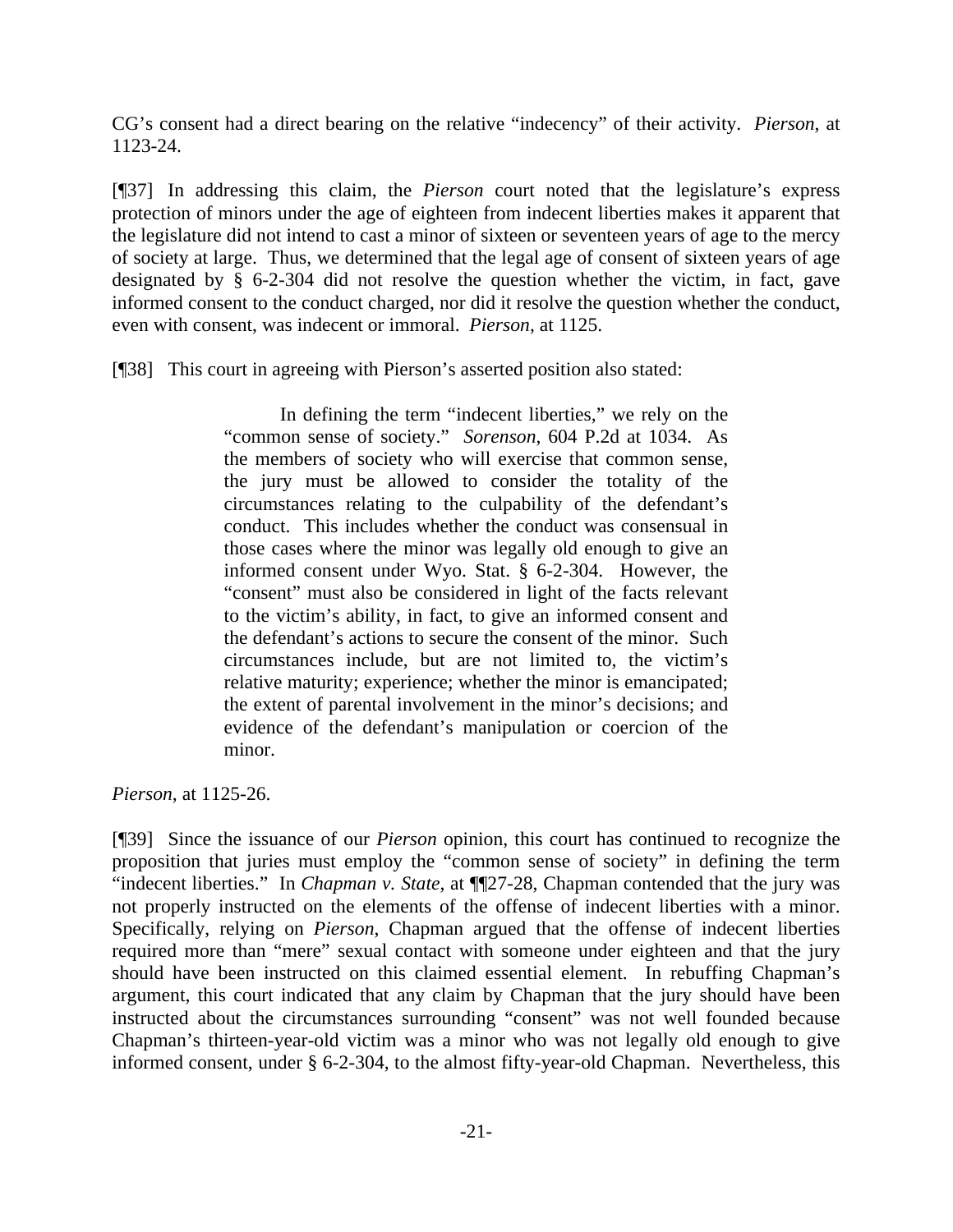court recognized that the jury needed to be able to consider the totality of circumstances and use its common sense in reaching its decision on the indecent liberties charges. We stated:

> Second, consistent with *Pierson*, we find nothing in the district court's instructions that prevented the jury from considering the totality of the circumstances or from using its common sense in reaching its decision on the indecent liberties charges. Chapman has not demonstrated that the jury was improperly instructed on the offense of indecent liberties, and we cannot find counsel ineffective on this ground.

### *Chapman v. State*, at ¶28.

[¶40] In addition, in the case of *Schmidt v. State*, we upheld the trial court's instruction to the jury of the terms "immodest, immoral, or indecent liberties" as: "Actions which are such as the common sense of society would regard as indecent and improper and a person of ordinary intelligence can weigh contemplated conduct against prohibition" coupled with an instruction dealing with intent which stated, in part: "The jury may consider the circumstances surrounding the act, the doing of the act itself, the manner in which it was done and the means used." *Schmidt*, at ¶¶22-25. In fact, this court in *Burton v. State*, at ¶¶24-25, again recognized that:

> The trial court instructed the jury on the elements of the crime of taking indecent liberties with a child in accordance with § 14- 3-105(a). Burton suggests that the court should have defined the phrase "immodest, immoral or indecent liberties" for the jury. This court has, however, repeatedly refused to precisely define the phrase "immodest, immoral or indecent liberties." See e.g., *Chapman v. State*, 2001 WY 25, ¶28, 18 P.3d 1164, ¶28 (Wyo. 2001); *Sorenson v. State*, 604 P.2d 1031, 1034-35 (Wyo. 1979). Instead, the jury is allowed to apply its common sense by looking at the totality of the circumstances pertaining to the culpability of the accused's conduct. *Chapman*, at ¶28.

> In this case, the trial court properly instructed the jury on the elements of taking indecent liberties with a minor, without providing a definition of the phrase "immodest, immoral or indecent liberties." It is, however, clear that the indecent liberties statute punishes inappropriate sexual conduct with children. *Chapman*, at ¶28.

[¶41] In *Pierson*, this court went further to express that our holding in no way vitiated our previous determinations that the consent of a minor of at least sixteen years of age was not a complete defense to the charge of taking indecent liberties. Specifically, we stated: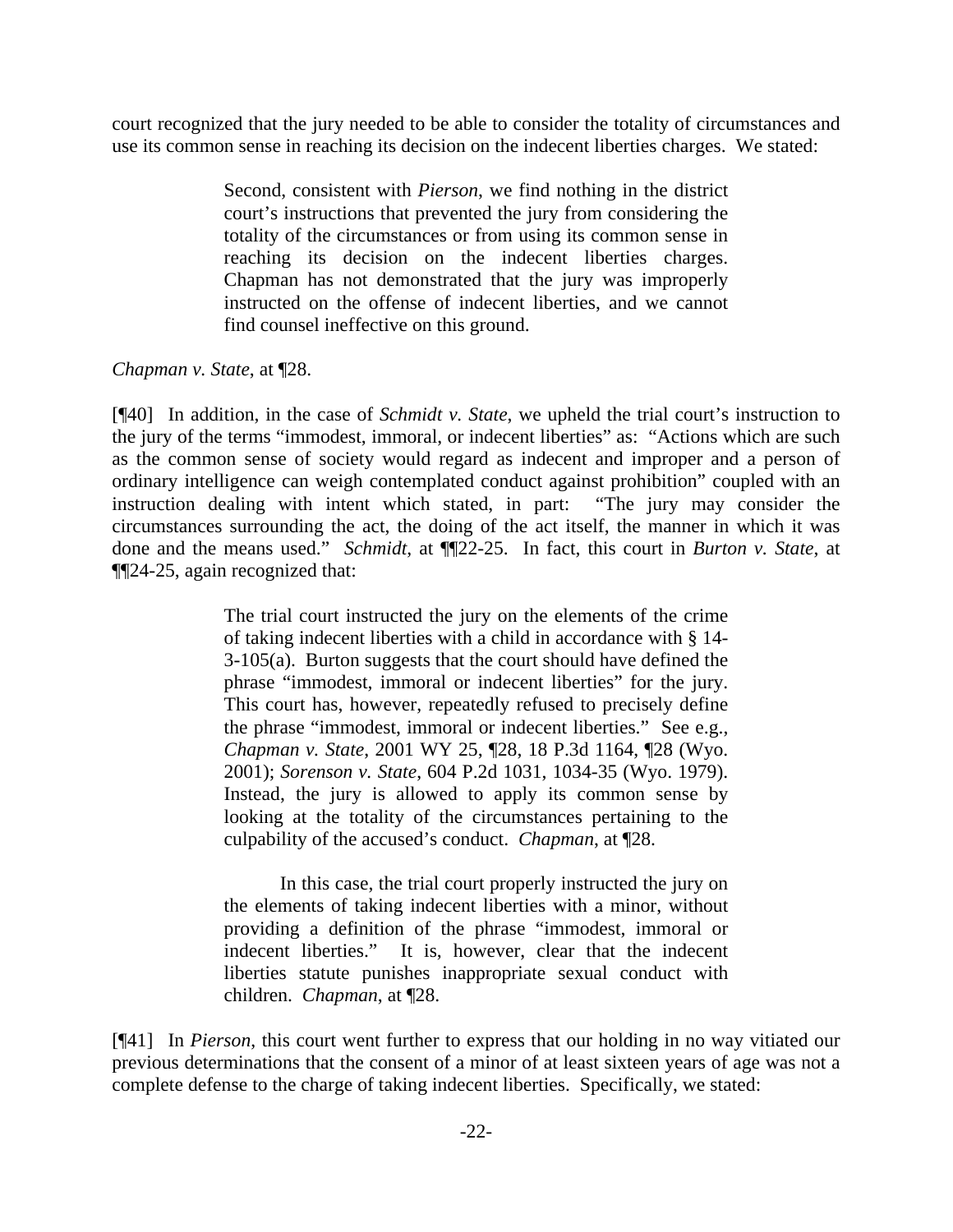In approving Jury Instruction No. 9, the district court expressly relied on the holding in *McArtor*, 699 P.2d 288, where after a trial to the court, McArtor was convicted of one count of taking indecent liberties with a minor. *Id.* at 289. On appeal, McArtor claimed that the sixteen-year-old victim's admission that sexual intercourse was consensual was a complete defense to the charge. He argued that because the victim could consent under Wyo. Stat. § 6-2-304 (statutory rape/sexual assault), the sexual assault provision was a "specific" statute which impliedly repealed or controlled the application of the "general" indecent liberties statute. *McArtor*, 699 P.2d at 294.

 Holding that the indecent liberties statute was not controlled by the statutory rape provision, this court specifically noted that McArtor not only engaged in sexual intercourse, but did so under circumstances specifically addressed within the indecent liberties statute in effect at that time:

> Beyond that, it is not immediately discernible as to which of the two statutes is more specific. Sexual intrusion or penetration is an element of § 6-2-304 (§ 6- 63.5) but is not a necessary element of § 14-3-105 (§ 14- 28). Although the latter statute (at the time of the incident) is not limited to parents, guardians and custodians, the fact that they are specifically mentioned would indicate an intention to place a special onus on those with supervisory authority over minors—as appellant had over the victim in this case.

*McArtor*, 699 P.2d at 293. Thus, because the indecent liberties statute encompassed conduct outside the scope of Wyo. Stat. § 6-2-304, and one was no more "specific" than the other, we concluded that Wyo. Stat. § 14-3-105 was not controlled by Wyo. Stat. § 6-2-304.

*Pierson v. State*, at 1126 (footnote omitted).

[¶42] In *Pierson v. State*, at 1126-27, we also noted:

 Jury instructions are written with the particular facts and theories of each case in mind. *Miller v. State*, 904 P.2d 344, 348 (Wyo. 1995) (quoting *Gore v. State*, 627 P.2d 1384, 1388-89 (Wyo. 1981)). Instructions to the jury are designed to inform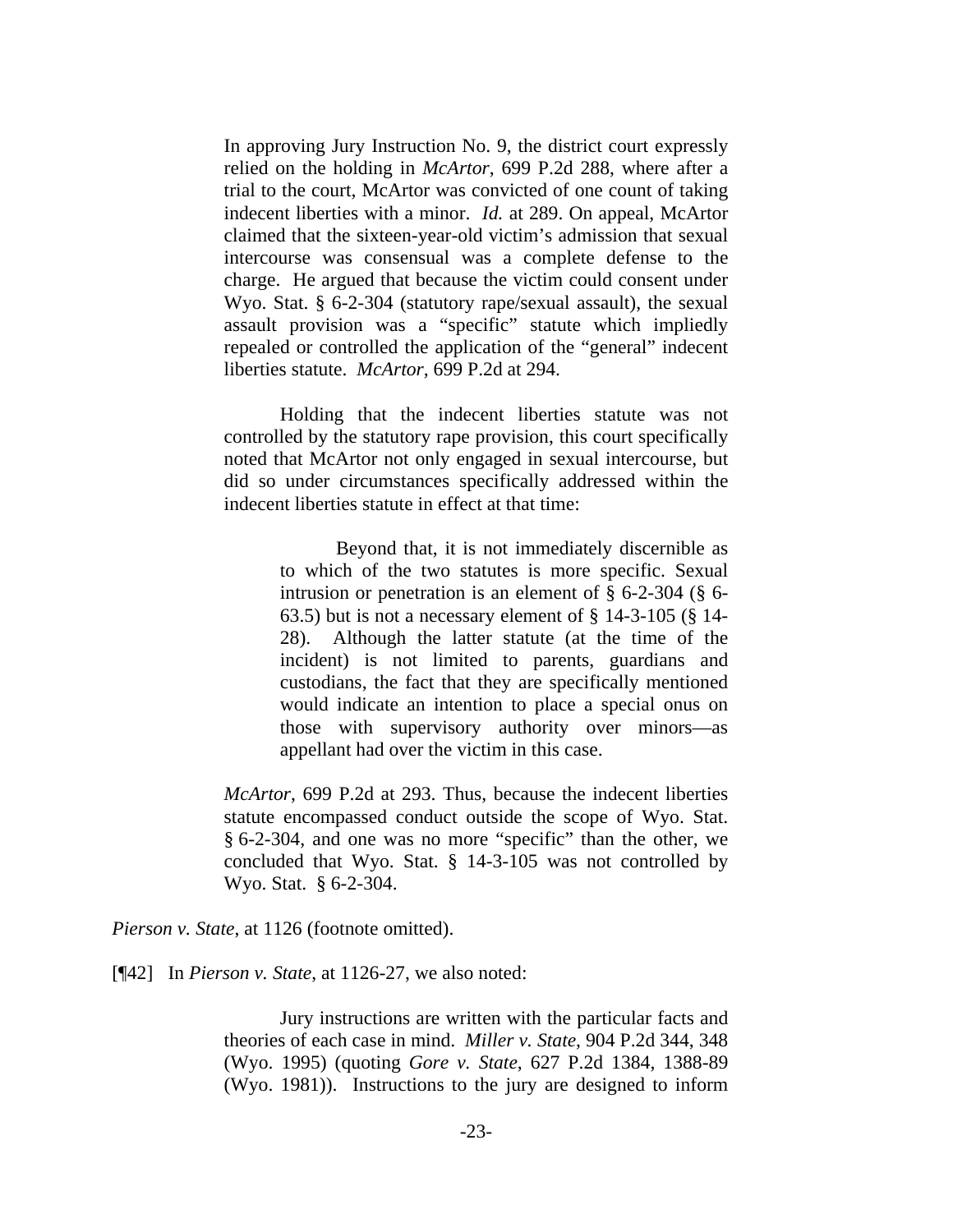the jury about the applicable law so that the jury may apply that law to its own findings with respect to the material facts. *Compton v. State*, 931 P.2d 936, 939 (Wyo. 1997); *Brown v. State*, 817 P.2d 429, 439 (Wyo. 1991). A jury instruction must leave no doubt as to under what circumstances the crime could be found to have been committed in the particular case. *Compton*, 931 P.2d at 940; *Miller*, 904 P.2d at 348 (quoting *Graham v. United States*, 187 F.2d 87, 90 (D.C.Cir. 1950), cert. denied, 341 U.S. 920, 71 S.Ct. 741, 95 L.Ed. 1353 (1951). We must therefore determine whether the jury instructions left a doubt as to the circumstances under which Pierson could be found to have committed the crime. Review of the trial transcript and the jury instructions as a whole reveals that the jury was not properly instructed in this case.

*In accord see Schmidt v. State*, at ¶23 (citing *Metzger v. State*, 4 P.3d 901, 908 (Wyo. 2000)).

[¶43] Similar to our conclusion in *Pierson*, we hold that the jury instructions given by the district court left doubt as to the circumstances under which Giles could be found to have committed the crime of indecent liberties with a child. While we do not find that the district court erred in providing the jury with the particular definitions of "immoral," "immodest," or "indecent" as expressed, the jury was not appropriately instructed to consider the totality of circumstances in determining whether or not Giles' actions fell within these categories as defined. Given our well-established guidance that a jury must use its common sense in making such a determination, it is imperative that the jury be able to consider all the facts in each particular case. Requesting that the jury use its common sense in determining if a defendant's actions amount to indecent liberties with a child in a vacuum without review of the totality of circumstances makes little sense.

[¶44] Accordingly, by way of enlightenment to the parties involved in this case and to other members of the bar faced with an action involving a charge of immodest, immoral, or indecent liberties with a victim younger than sixteen years of age in violation of § 14-3-105, the following jury instruction shall be given:

> The law in Wyoming assumes that a victim under the age of sixteen (16) does not have the ability to consent to a sexual act. However, you are instructed that you may examine the totality of the circumstances surrounding the alleged conduct, which may include the acts of the victim and the acts of the defendant to make the determination if the conduct was immodest, immoral, or indecent.

[¶45] Distinction must explicitly be made from a situation involving an alleged victim younger than sixteen years of age as opposed to that circumstance embodying an alleged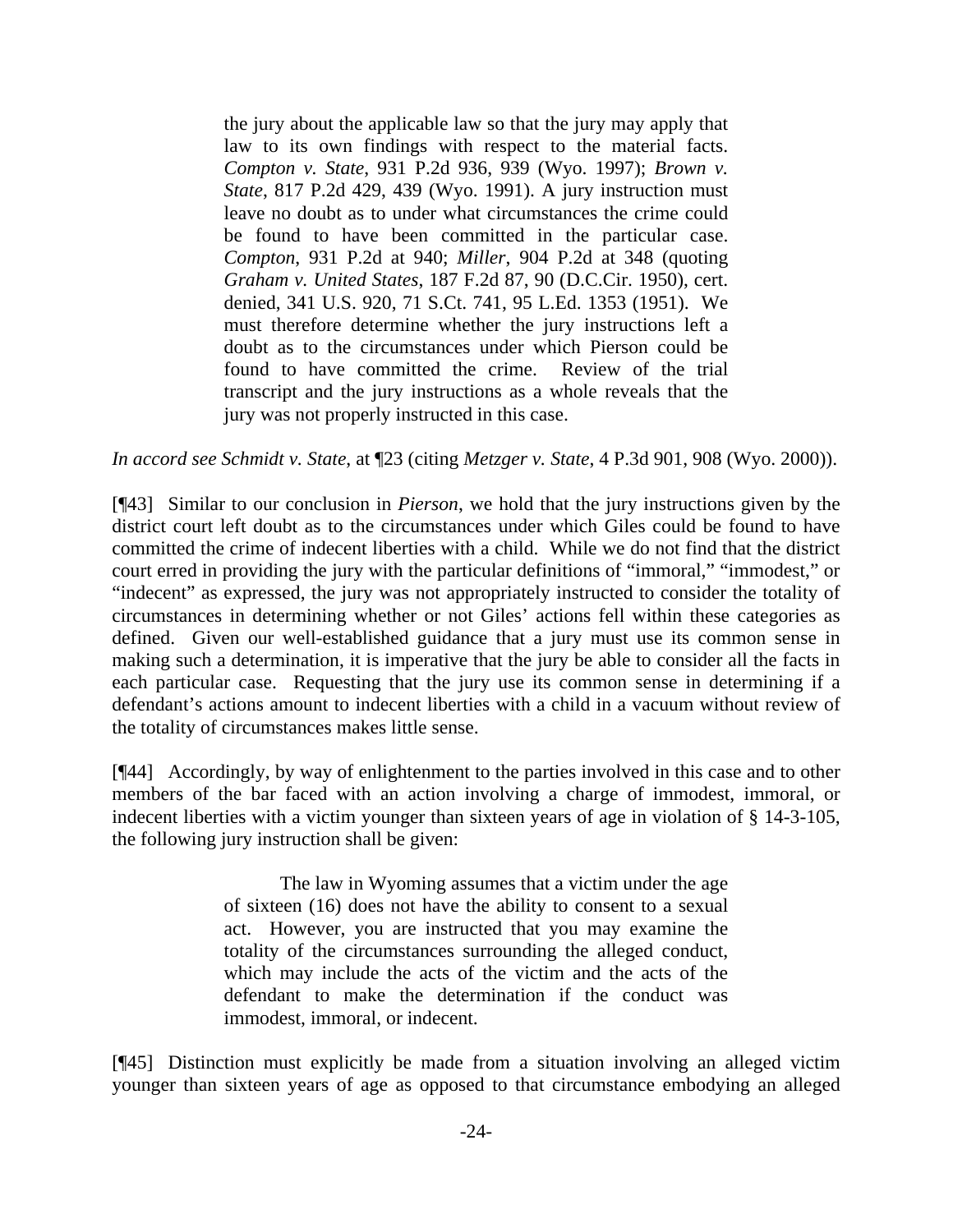victim of sixteen years of age or older. In the latter occasion, we previously held in *Pierson*, and continue to support such decision, that a jury must look at the totality of circumstances to determine both 1) whether the victim, in fact, gave informed consent to the conduct charged, and 2) whether the conduct, even with consent, was immodest, immoral, or indecent. *Pierson v. State*, at 1125.

[¶46] Lastly, in either instance listed above, we recognize that the terms "immodest, immoral, or indecent" as utilized within § 14-3-105 are stated in the disjunctive, representing a choice among alternatives. Therefore, we clarify that a jury must find that a defendant acted in at least one of the enumerated manners before concluding a defendant is guilty of violating § 14-3-105. As such, a special jury verdict form should be presented to a jury deliberating such issues to clearly indicate which, if any, of these alternative detailed acts occurred under the evidence presented. The use of such a special jury verdict form will leave no doubt as to what circumstances the jury found the crime to have been committed in each particular case. Additionally, the use of such a form will better ensure that the jury is properly instructed as to the applicable law, given the actual issues raised by the evidence, and will better assist the parties and this court should appellate proceedings prove necessary. *Duckett v. State*, 966 P.2d 941, 943-44 (Wyo. 1998); *Brett v. State*, 961 P.2d 385, 389 (Wyo. 1998); *Baier v. State*, 891 P.2d 754, 756 (Wyo. 1995); *Hathaway v. State*, 623 P.2d 741, 743 (Wyo. 1981).

# *Sufficiency of the Evidence*

[¶47] Giles argues that the evidence is insufficient to sustain his conviction. However, after a complete review of the record, we find the evidence sufficient to support the jury's verdict. Not only did Giles admit to having sexual intercourse with MB, the group also used illegal drugs before Giles and MB retired to the bedroom. Given these facts, combined with the other facts noted above, we conclude that the jury's verdict was supported by the evidence.

# *CONCLUSION*

[¶48] For the foregoing reasons, the conviction of Giles for immodest, immoral, or indecent liberties with a child pursuant to Wyo. Stat. Ann. § 14-3-105 is reversed, and this matter is remanded to the district court for further proceedings consistent with this opinion.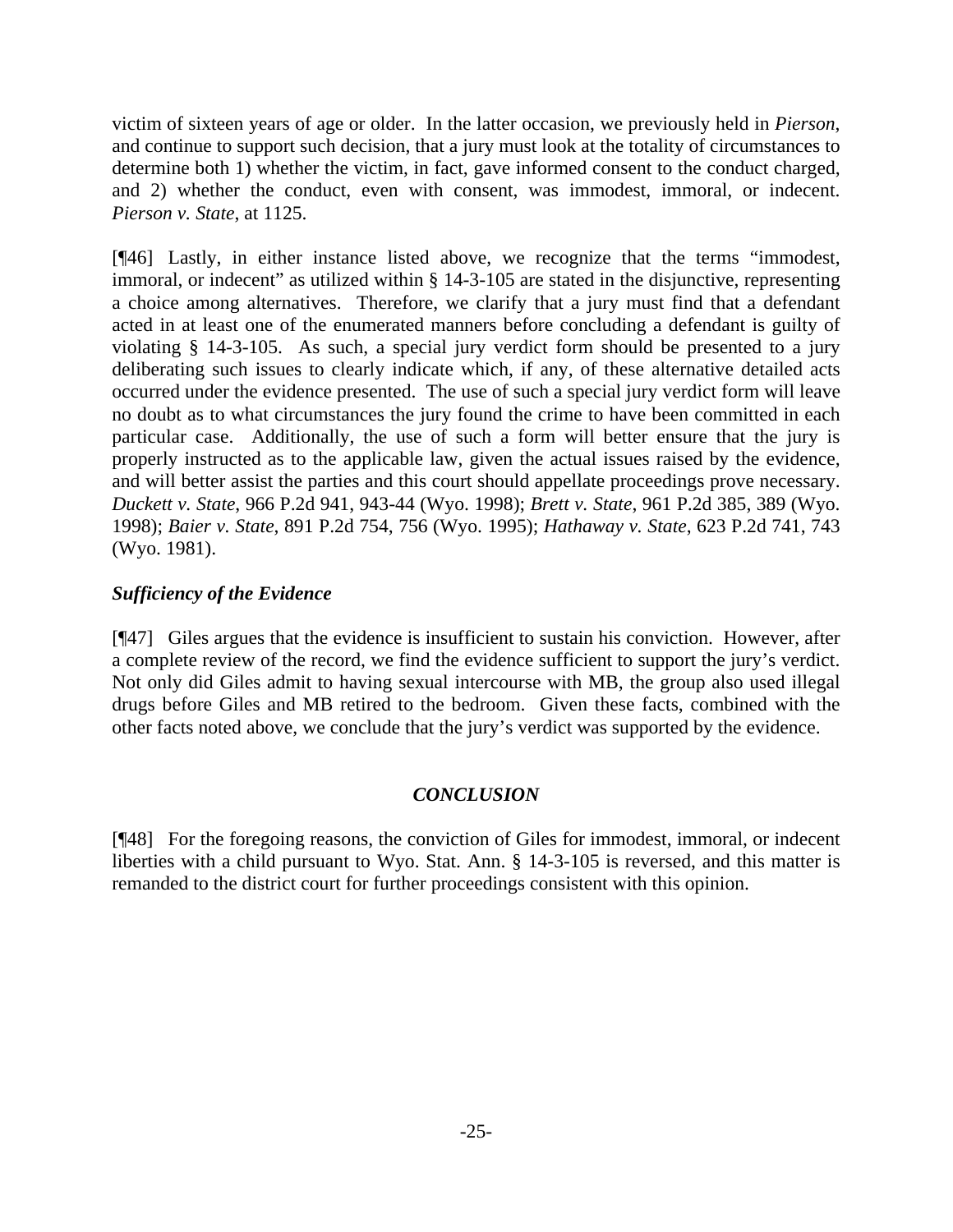### **VOIGT, Justice, specially concurring.**

[¶49] I agree that this appellant's conviction must be reversed. I write separately because I do not believe Wyo. Stat. Ann. § 14-3-105 (LexisNexis 2003) is constitutional. The statute is too vague to give meaningful notice of what conduct it proscribes, it is too susceptible to arbitrary prosecution, and it leaves it up to individual juries to decide what is, and what is not, a crime. *See* Lori L. Brand, Casenote, *Criminal Law—Wyoming's Indecent Liberties Statute—Victim Consent is Now a "Relevant Fact for Jury Deliberation;" Did Pierson Put a Bandage on Wyoming's Criminal Code Bullet Wound? Pierson v. State, 956 P.2d 1119 (Wyo. 1998),* XXXIV Land & Water L. Rev. 187 (1999).

[¶50] The statute provides, in pertinent part:

 $\overline{a}$ 

(a) Except under circumstance[s] constituting sexual assault in the first, second or third degree as defined by W.S. 6-2-302 through 6-2-304, any person knowingly taking immodest, immoral or indecent liberties with any child or knowingly causing or encouraging any child to cause or encourage another child to commit with him any immoral or indecent act is guilty of a felony. Except as provided by subsection (b) of this section, a person convicted under this section shall be fined not less than one hundred dollars (\$100.00) nor more than one thousand dollars (\$1,000.00) or imprisoned in the penitentiary not more than ten (10) years, or both.

Wyo. Stat. Ann. § 14-3-105(a). Subsection (c) defines "child" as "a person under the age of eighteen (18) years." Wyo. Stat. Ann. § 14-3-105(c). In addition, the jury was instructed in this case, as many juries before have been instructed, that "immoral" means "not moral," "immodest" means "not modest," and "indecent" means "not decent."

[¶51] The statute's reference to first-, second- and third-degree sexual assault only indicates what conduct is *not* prohibited by its terms. Sexual intrusion, for instance, is not covered by the indecent liberties statute<sup>7</sup> in the following circumstances, because it is forbidden by one of the other sexual assault statutes:

- 1. First-degree if by force. Wyo. Stat. Ann. § 6-2-302(a)(i) (LexisNexis 2003).
- 2. First-degree if by threat of death. Wyo. Stat. Ann. § 6-2-302(a)(ii).

<sup>7</sup> For simplicity's sake, I will refer to this statutory crime as "indecent liberties," although the majority opinion makes it clear that there are actually three separate crimes: "immodest liberties," "immoral liberties," and "indecent liberties."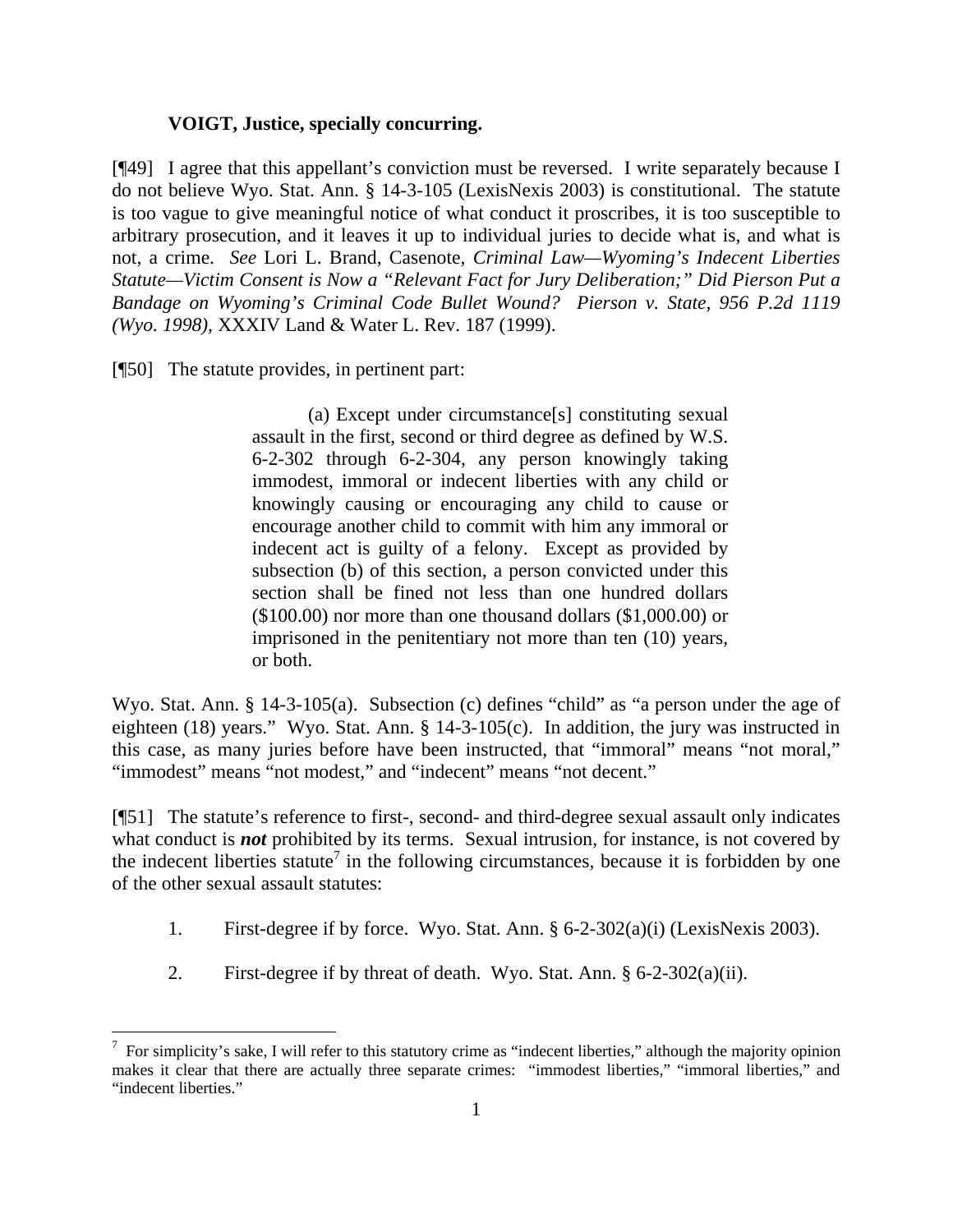3. First-degree if the victim is physically helpless. Wyo. Stat. Ann. § 6-2-302  $(a)(iii)$ .

4. First-degree if the victim is mentally helpless. Wyo. Stat. Ann. § 6-2-  $302(a)(iv)$ .

5. Second-degree if by future threats. Wyo. Stat. Ann. § 6-2-303(a)(i) (LexisNexis 2003).

6. Second-degree if by preventing resistance. Wyo. Stat. Ann. § 6-2-303(a)(ii).

7. Second-degree if by administering a substance. Wyo. Stat. Ann. § 6-2-  $303(a)(iii)$ .

8. Second-degree if erroneously thought spouse. Wyo. Stat. Ann. § 6-2-  $303(a)(iv)$ .

9. Second-degree if the victim is less than twelve and the actor is four years older. Wyo. Stat. Ann. § 6-2-303(a)(v).

10. Second-degree if by a position of authority. Wyo. Stat. Ann. § 6-2-303(a)(vi).

11. Second-degree if during medical diagnosis or treatment. Wyo. Stat. Ann. § 6-  $2 - 303(a)(vii)$ .

12. Third-degree if the victim is less than sixteen and the actor is four years older. Wyo. Stat. Ann. § 6-2-304(a)(i) (LexisNexis 2003).

[¶52] Because all of this conduct is statutorily omitted from coverage by the indecent liberties statute, we (and the jury) are left to speculate what conduct is not omitted, and, by implication, is included. In the context of the present case, the last-numbered circumstance is most relevant. It can be third-degree sexual assault for an eighteen-year-old who is four years older than the victim to have consensual sexual intercourse with a fourteen-year-old, but it cannot be third-degree sexual assault for an eighteen-year-old who is less than four years older than the victim to have consensual sexual intercourse with a fourteen-year-old. The question is whether the actor in the latter situation may be found guilty of indecent liberties. The answer is "yes," if a jury decides his conduct was not modest, or not moral, or not decent.

[¶53] Similarly, "sexual contact" is defined as "touching, with the intention of sexual arousal, gratification or abuse, of the victim's intimate parts by the actor, or of the actor's intimate parts by the victim, or of the clothing covering the immediate area of the victim's or actor's intimate parts[.]" Wyo. Stat. Ann. § 6-2-301(a)(vi) (LexisNexis 2003). Sexual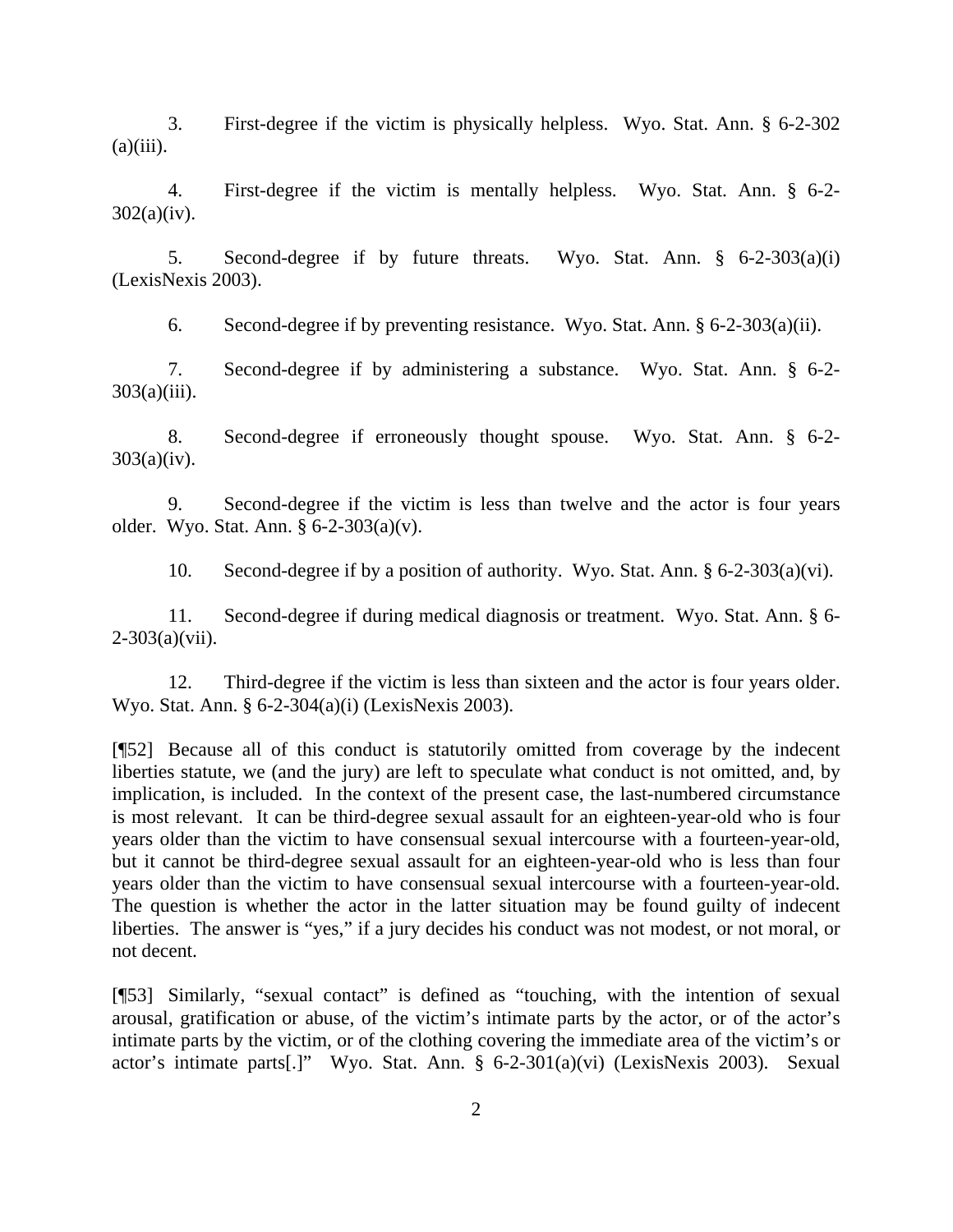contact is not forbidden by the indecent liberties statutes if it constitutes first-, second- or third-degree sexual assault, which include the following circumstances:

1. Second-degree if serious bodily injury under any first- or second-degree circumstance. Wyo. Stat. Ann. § 6-2-303(b).

2. Third-degree if the victim is less than fourteen and the actor is an adult, with no sexual intrusion and no serious bodily injury. Wyo. Stat. Ann. § 6-2-304(a)(ii).

3. Third-degree if under any first- or second-degree circumstance, with no sexual intrusion and no serious bodily injury. Wyo. Stat. Ann. § 6-2-304(a)(iii).

4. Sexual battery if not first-, second- or third-degree sexual assault and not indecent liberties. Wyo. Stat. Ann.  $\S 6$ -2-313(a) (LexisNexis 2003).

[¶54] Once again, none of this conduct, by statutory limitation, constitutes indecent liberties, leaving some doubt as to when sexual contact may be indecent liberties. For example, it is third-degree sexual assault for an adult (someone eighteen or older) to have sexual contact with a victim who is less than fourteen, so that conduct cannot be charged as indecent liberties. A person caring to measure his future conduct against these statutes could then presume that it is not third-degree sexual assault to have sexual contact with a victim who is fourteen. But is it indecent liberties? Similarly, it is not third-degree sexual assault for a seventeen-year-old to have sexual contact with a victim who is less than fourteen. But is it indecent liberties? The answer to both of these questions is "yes," if a jury decides the conduct was not modest, not moral, or not decent.

[¶55] The problem with this statutory scheme is that it is the legislature who has defined the crimes in the sexual assault statutes, while it is left up to individual juries to define the crimes of immodest, immoral or indecent liberties. The answer could differ from county to county, from town to town, from jury to jury. Some examples: Consensual sexual intercourse between an eleven-year-old girl and a fourteen-year-old boy is not first-, second- or thirddegree sexual assault. Is it indecent liberties? It is if the jury decides it is. Consensual sexual intercourse between a fifteen-year-old boy and an eighteen-year-old girl is not first-, second- or third-degree sexual assault. Is it indecent liberties? It is if the jury decides it is. Consensual sexual intercourse between a sixteen-year-old girl and a thirty-year-old man is not first-, second- or third-degree sexual assault. Is it indecent liberties? It is if the jury decides it is. Consensual sexual contact between a fourteen-year-old boy and a fourteenyear-old girl is not first-, second- or third-degree sexual assault. Is it indecent liberties? It is if the jury decides it is.

 $\overline{a}$ 

<sup>8</sup> The sexual battery statute, Wyo. Stat. Ann. § 6-2-313 opens another question: what is not covered by the other statutes that is left to be charged as sexual battery?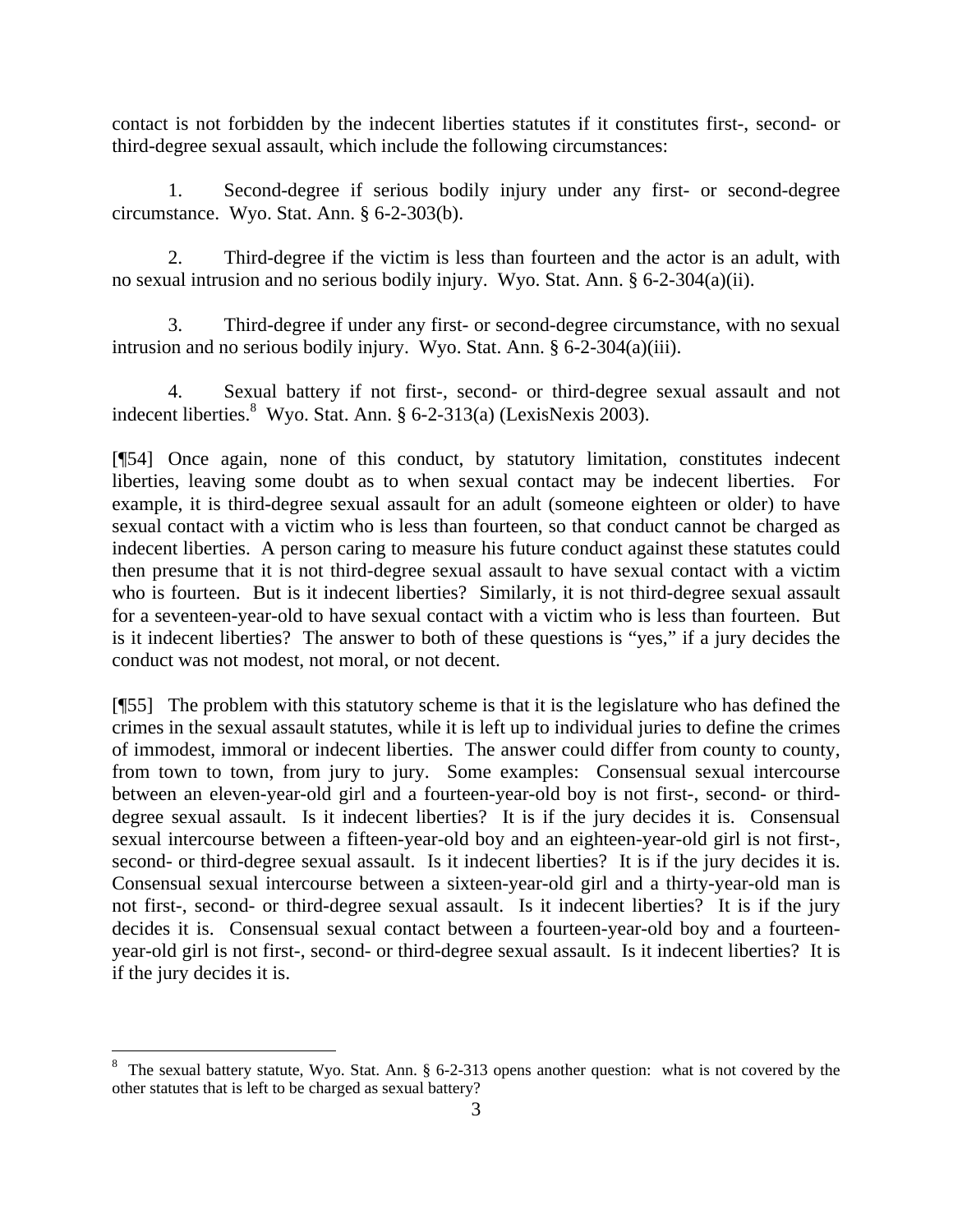[¶56] Fundamentally, there are three major flaws with the crime of indecent liberties as it exists in the Wyoming statutes. First, the line between acceptable and unacceptable behavior is indiscernible until the jury returns with a verdict. Second, it is misleading to have the age of consent be sixteen in the third-degree sexual assault statute, but eighteen in the indecent liberties statute. On page 134 of Volume 2 of the Wyoming Statutes, it is legal for a twentyyear-old man to have sexual intercourse with a seventeen-year-old girl. Wyo. Stat. Ann. § 6- 2-304. On page 404 of Volume 3 of the Wyoming Statutes, the same conduct may be found illegal by a jury. Wyo. Stat. Ann. § 14-3-105. How can it be that consensual sexual intercourse with a sixteen-year-old or seventeen-year-old violates community standards of modesty, morality, or decency when the legislature, the official declarant of public policy, has declared that such is perfectly legal?

[¶57] The third major flaw in the indecent liberties statute was highlighted by the jury in the instant case when it sent a note to the judge asking if the appellant's conduct had to be found immodest *and* immoral *and* indecent. The majority rightfully states that these options are stated in the disjunctive in the statute, so they must be charged, proven, and found separately. In the future, a special verdict form will allow the jury to specify what crime was committed, but it will not solve the key problem. It is simply too much to ask of a person that he be able to predict whether the twelve members of a particular jury sometime in the future will determine that his particular conduct was not sufficiently modest or not sufficiently moral or not sufficiently decent to meet community standards.

[¶58] Either "immodest," "immoral," and "indecent" all mean the same thing, or they mean different things. If the majority is correct, and I believe it is, that the words are used in the disjunctive and must be considered separately by the jury, then they must also be charged separately and proven separately. Perhaps this most directly reveals the vagueness in the statute. What facts will the prosecutor have to consider to decide whether certain conduct is immoral as opposed to immodest or indecent? What standard will the prosecutor apply in deciding how to charge?

[¶59] Admittedly, the particular facts of this case, especially the age of the "victim," do not lend themselves well to an "as applied" challenge to the constitutionality of the statute. Further, the doctrine of *stare decisis* demands respect. But the underlying principle of our system of justice is justice. For too long, this Court has struggled to find the indecent liberties statute constitutional because it protects children when, in truth, it simply has no measurable standards. It is a well-settled rule of law that penal statutes are to be construed strictly and are not to be extended by inference or implication to cases not clearly covered by their language. *Olsen v. State,* 2003 WY 46, ¶ 168, 67 P.3d 536, 596 (Wyo. 2003); *Keats v. State,* 2003 WY 19, ¶ 26, 64 P.3d 104, 112 (Wyo. 2003); *Horn v. State,* 556 P.2d 925, 927 (Wyo. 1976). We have violated this principle in construing the indecent liberties statute:

> "True, what shall be regarded as 'immodest, immoral and indecent liberties' is not specified with particularity, but that is not necessary. The indelicacy of the subject forbids it. The